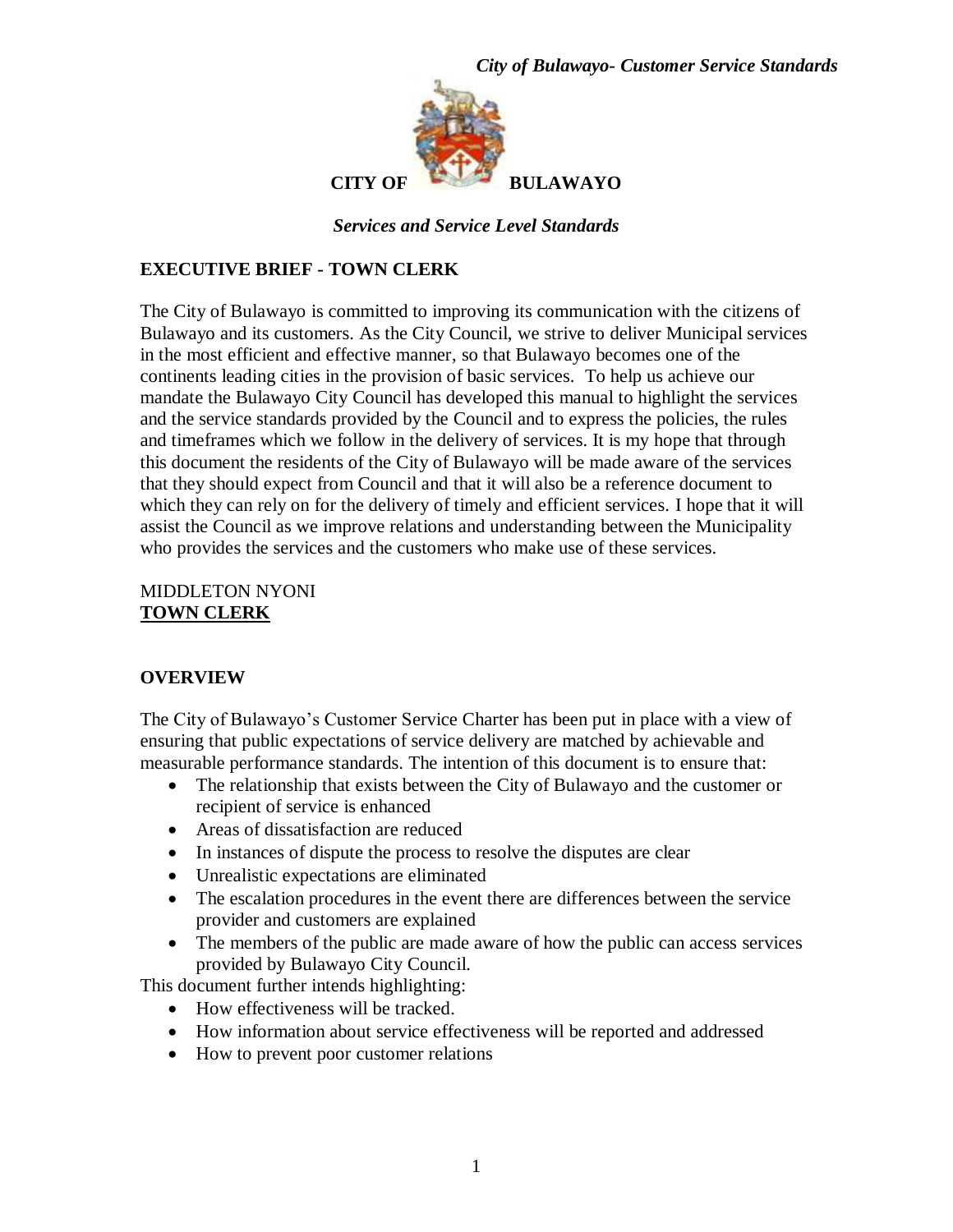• How to keep client relationships healthy as a result of compliance from adherence to published service level standards by the Municipal employees whilst simultaneously ensuring that the rights of the customers are upheld

## **Overall approach**

This document serves to set out:-

- How Bulawayo will provide assistance and support to you, our customer,
- The standards of service that you, our customer, can expect,
- How you can help us deliver an effective service and make suggestions for further improvement
- The channels that you, the customer, have at your disposal when you want to communicate dissatisfaction about our service delivery standards.

## **References**

For the further purposes of this document unless otherwise stated: "Offices" means where queries on services can be made refers physically to the following:

# **City of Bulawayo, Call Centre**

Ground Floor Tower Block J Tongogara Street Btwn L Takawira Avenue/ 8th Avenue Bulawayo

"Call Centre" refers to communicating with the Bulawayo City Council through a 24/7 landline number (*Number to be availed at the setting up of the call centre*) or through any of the following E services:

E mail:(to be set up) SMS: (to be set up) Fax: (to be set up)

# **Institutional arrangements**

The City of Bulawayo has six departments which include the following; Town Clerk's, Chamber Secretary, Engineering Services, Financial Services, Health Services, and Housing and Community Services.

# **Levels of service available**

# **1. TOWN CLERK'S DEPARTMENT**

# **Call Centre**

| <b>Service / Service Product</b>                                        | <b>Service Level Standards</b> | Location                                                                              |
|-------------------------------------------------------------------------|--------------------------------|---------------------------------------------------------------------------------------|
| Capturing of all telephone<br>queries with regards to service<br>faults | Immediate                      | Ground Floor, Tower<br>Block, J Tongogara,<br>Btwn L Takawira<br>Avenue/ $8th$ Avenue |
| Processing of all service faults   Immediate                            |                                | Ground Floor, Tower                                                                   |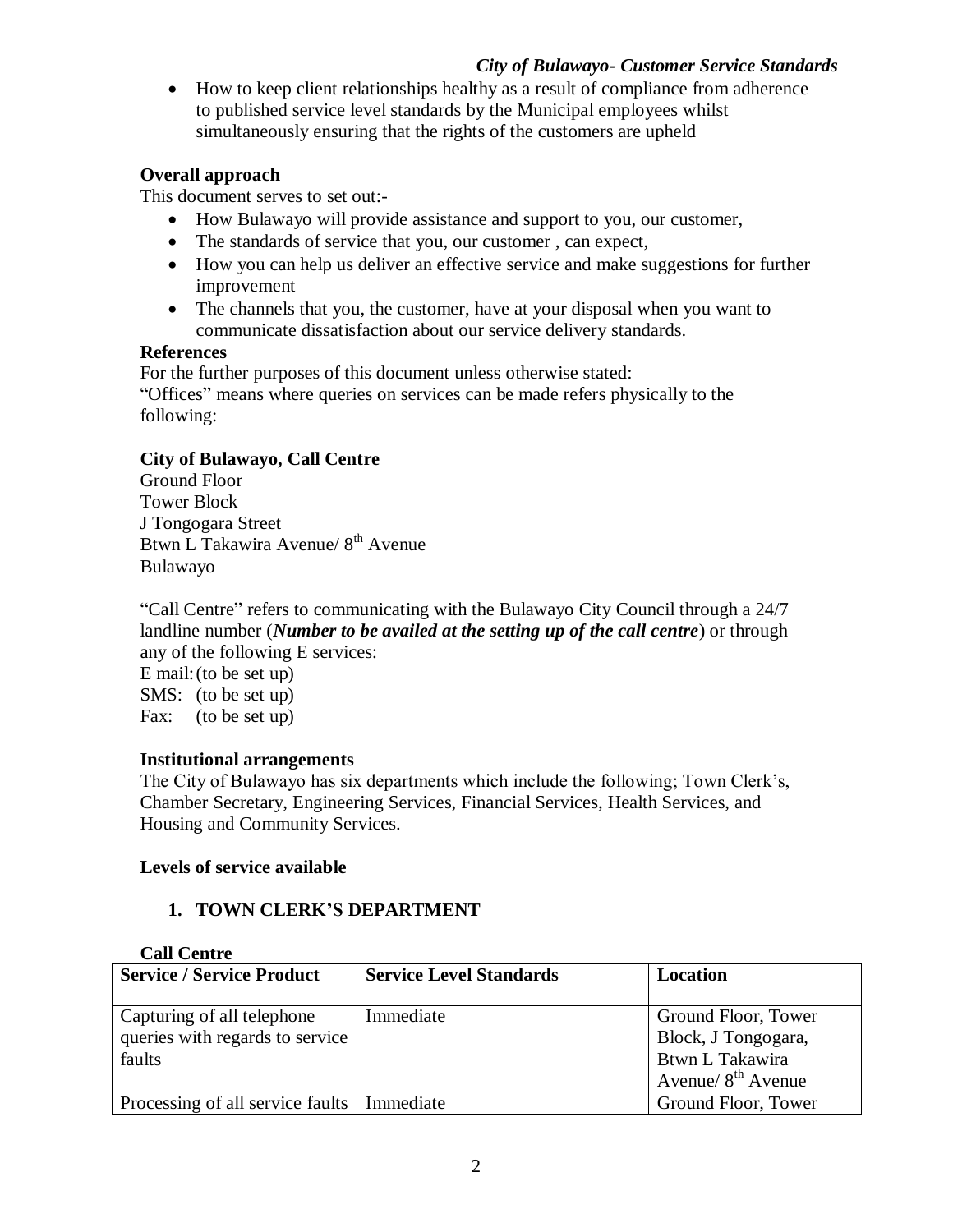| that come through e services |                                    | <b>Block</b>        |
|------------------------------|------------------------------------|---------------------|
| and other correspondence     |                                    |                     |
| Answering of all telephone   | 90% of calls within 30 seconds and | Ground Floor, Tower |
| calls                        | 80 % within 20 seconds             | <b>Block</b>        |
| <b>Operating hours</b>       | 24/7/365 days                      | Ground Floor, Tower |
|                              |                                    | <b>Block</b>        |

## **2. CHAMBER SECRETARY DEPARTMENT**

### **Bulawayo Fire and Ambulance Service**

| Category - Technical Scrylet<br>Service / service                                                                                       | <b>Location</b><br><b>Service level standards</b> |                                                       |                                                                                                 |
|-----------------------------------------------------------------------------------------------------------------------------------------|---------------------------------------------------|-------------------------------------------------------|-------------------------------------------------------------------------------------------------|
| product                                                                                                                                 |                                                   |                                                       |                                                                                                 |
|                                                                                                                                         |                                                   |                                                       |                                                                                                 |
|                                                                                                                                         | Turn out                                          | Response time                                         |                                                                                                 |
| Fire class<br>Ambulance services<br>All categories (list all<br>categories)                                                             | One $(1)$ minute -<br>immediate                   | Not more than 10<br>minutes within city<br>boundaries | Nearest Fire And<br><b>Ambulance Station</b><br>(Famona, Northend,<br>Nketa Or Nkulumane)       |
| Special service class -<br>emergencies including<br>road traffic accidents,<br>major disasters,<br>chemical spills etc (<br>have all    | One $(1)$ minute -<br>immediate                   | Not more than 10<br>minutes within city<br>boundaries | <b>Nearest Fire And</b><br><b>Ambulance Station</b><br>(Famona, Northend,<br>Nketa Or Nkulumane |
| Special service calls<br>$emergency - pre$<br>arranged hiring of<br>brigade appliances for<br>non operational<br>purposes (for example) | As per arrangement                                | Not more than 10<br>minutes within city<br>boundaries | <b>Nearest Fire And</b><br><b>Ambulance Station</b><br>(Famona, Northend,<br>Nketa Or Nkulumane |
| Calls charges - all<br>calls                                                                                                            | Immediate                                         | N/A                                                   | <b>Officers Attending</b>                                                                       |
| Service complaints                                                                                                                      | Immediate                                         | Immediate                                             | Head Office, No. 1<br>Matopos Road, Famona                                                      |
| Career guidance                                                                                                                         | As per arrangement                                | No response time                                      | Head Office, No. 1<br>Matopos Road, Famona                                                      |
| Familiarization tour of<br>the station( $s$ )                                                                                           | As per arrangement                                | No response time                                      | Head Office, No. 1<br>Matopos Road, Famona                                                      |

#### **Category - Technical Service**

## **Category - Customer Education**

| Service / service<br>product | <b>Service level standards</b>       |    | Location                 |
|------------------------------|--------------------------------------|----|--------------------------|
|                              | From                                 | To |                          |
| Fire team training           | 3 working days after 3 working days. |    | Fire Prevention Offices, |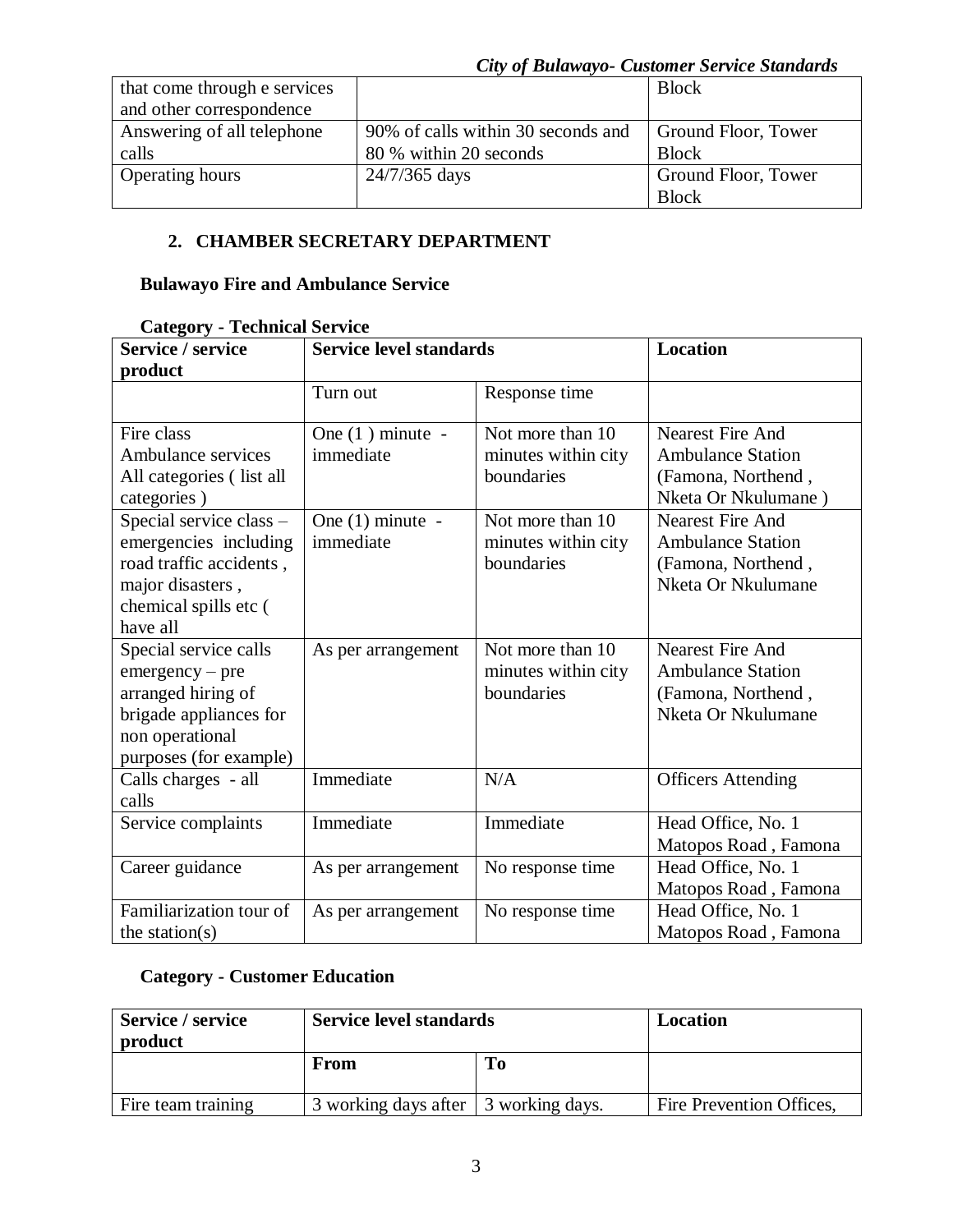|                         | City of Bulawayo- Customer Service Standards |                     |                          |  |
|-------------------------|----------------------------------------------|---------------------|--------------------------|--|
| certificate courses     | requests / payment                           | Results submitted   | Famona Fire Station, No  |  |
|                         |                                              | within 7 working    | 1 Matopos Roads,         |  |
|                         |                                              | days                | Famona; Tel:             |  |
| Fire team training non  | 2 working days after                         | 3 hours per working | Fire Prevention Offices, |  |
| certificate courses     | request / payment                            | day for 5 working   | Famona Fire Station, No  |  |
|                         |                                              | days.               | 1 Matopos Roads,         |  |
|                         |                                              | Results submitted   | Famona                   |  |
|                         |                                              | within 7 working    |                          |  |
|                         |                                              | days                |                          |  |
| Fire management         | 1 working day after                          | 2 hours             | Fire Prevention Offices, |  |
| lecture sessions        | request / payment                            | Report submitted    | Famona Fire Station, No  |  |
|                         |                                              | within 5 working    | 1 Matopos Roads,         |  |
|                         |                                              | days                | Famona                   |  |
| Fire risk surveys       | 1 working day after                          | Between 1 and 3     | Fire Prevention Offices, |  |
|                         | request / payment                            | working days.       | Famona Fire Station, No  |  |
|                         |                                              | Report submitted    | 1 Matopos Roads,         |  |
|                         |                                              | within 7 working    | Famona                   |  |
|                         |                                              | days.               |                          |  |
| Fire safety inspections | 1 working day after                          | 1 working day       | Fire Prevention Offices, |  |
| on change of            | request /payment                             | Comments            | Famona Fire Station, No  |  |
| occupancy               |                                              | submitted within 3  | 1 Matopos Roads,         |  |
|                         |                                              | working days        | Famona                   |  |
| Fire safety inspection  | 1 working day after                          | 1 working day       | Fire Prevention Offices, |  |
| on request              | request / payment                            | Report submitted    | Famona Fire Station, No  |  |
|                         |                                              | within 3 working    | 1 Matopos Roads,         |  |
|                         |                                              | days                | Famona                   |  |
| Routine fire safety     | 1 working day                                | Between 1 and 3     | Fire Prevention Offices, |  |
| inspections             |                                              | working days        | Famona Fire Station, No  |  |
|                         |                                              | Report submitted    | 1 Matopos Roads,         |  |
|                         |                                              | within 5 working    | Famona                   |  |
|                         |                                              | days                |                          |  |
| Fire safety inspection  | 1 working day after                          | 1 working day       | Fire Prevention Offices, |  |
| for development         | notification                                 | Report submitted    | Famona Fire Station, No  |  |
| permit                  |                                              | within 3 working    | 1 Matopos Roads,         |  |
|                         |                                              | days                | Famona                   |  |
| Fire safety inspections | 1 working day after                          | Within 3 working    | Fire Prevention Offices, |  |
| for public buildings    | notification                                 | days.               | Famona Fire Station, No  |  |
| certification           |                                              | Report submitted    | 1 Matopos Roads,         |  |
|                         |                                              | within 2 working    | Famona                   |  |
|                         |                                              | days.               |                          |  |
| Competency tests (fire  | 1 working day after                          | 1 working day       | Fire Prevention Offices, |  |
| protection equipment    | requests / payment                           | Results submitted   | Famona Fire Station, No  |  |
| maintenance / repairs)  |                                              | within 5 working    | 1 Matopos Roads,         |  |
|                         |                                              | days                | Famona                   |  |
| Competency tests and    | 1 working after                              | 1 working day       | Fire Prevention Offices, |  |
| training (fire          | requests / payment                           | Results submitted   | Famona Fire Station, No  |  |
| protection equipment    |                                              | within 5 working    | 1 Matopos Roads,         |  |
| maintenance / repairs   |                                              | days                | Famona                   |  |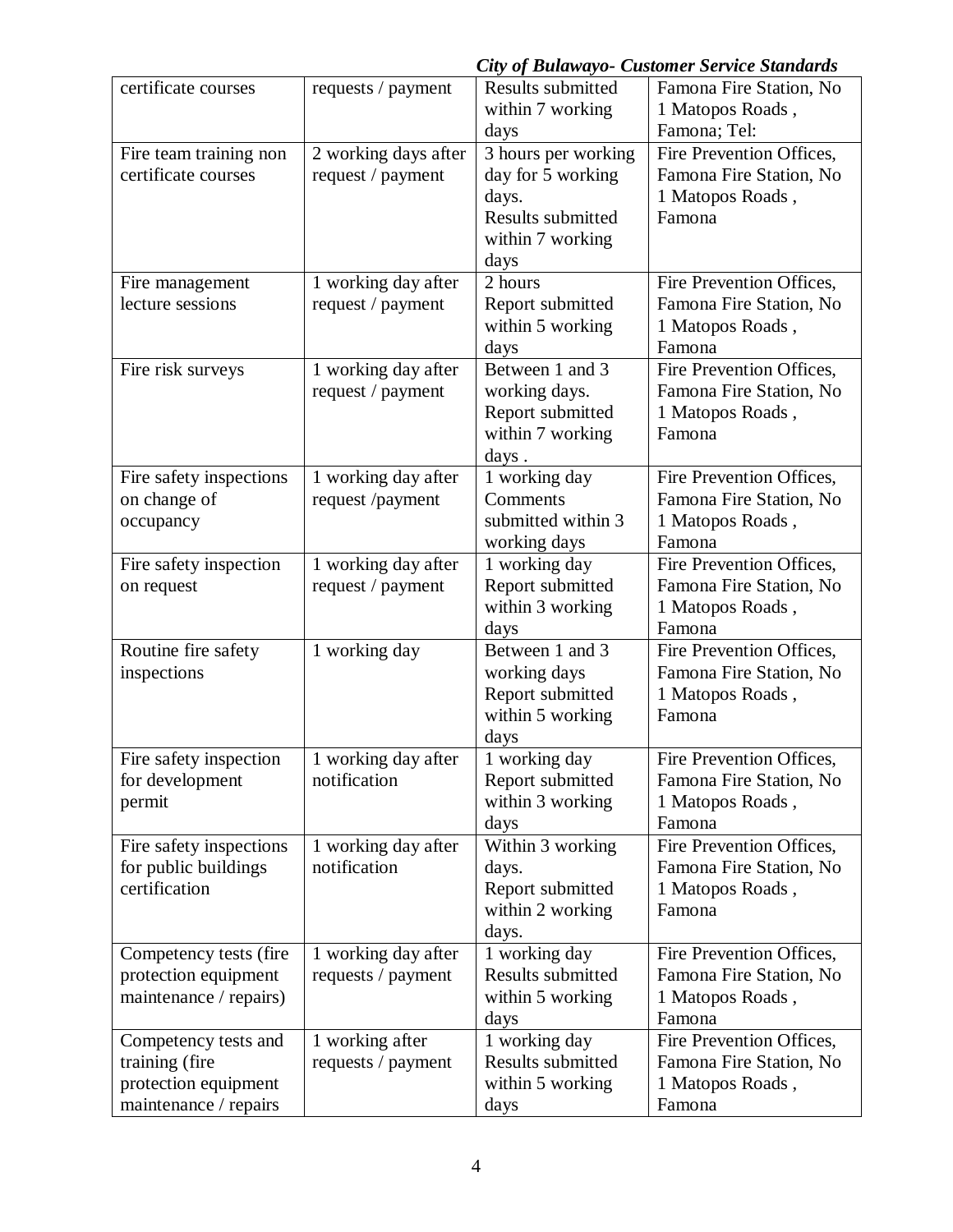| Fire investigations   | Immediate         | Report submitted | Fire Prevention Offices, |
|-----------------------|-------------------|------------------|--------------------------|
|                       |                   | within 5 working | Famona Fire Station, No  |
|                       |                   | days             | 1 Matopos Roads,         |
|                       |                   |                  | Famona                   |
| Fire awareness        | As and when       | N/A              | Fire Prevention Offices, |
| campaigns             | necessary         |                  | Famona Fire Station, No  |
|                       |                   |                  | 1 Matopos Roads,         |
|                       |                   |                  | Famona                   |
| Evaluating and        | Day of submission | 3 working days   | Fire Prevention Offices, |
| processing of         | to section        |                  | Famona Fire Station, No. |
| development and       |                   |                  | 1 Matopos Roads,         |
| building plans        |                   |                  | Famona                   |
| Advise on fire safety | Immediate         | N/A              | Fire Prevention Offices, |
|                       |                   |                  | Famona Fire Station, No  |
|                       |                   |                  | 1 Matopos Roads,         |
|                       |                   |                  | Famona                   |

## **Legal Department**

#### **Conveyancing**

| <b>Service/ Service Product</b> | <b>Service Level Standards</b> | Location                 |
|---------------------------------|--------------------------------|--------------------------|
| Instructing lawyers for         | 1 to 3 weeks                   | Room 6, City Hall, under |
| transfer                        |                                | the Clock                |
| <b>Transfers</b>                | 30 days                        |                          |
|                                 |                                |                          |

Transfers are highly dependent on various stakeholders like Council departments, law firms and clients so it's difficult to give an exact timeframe.

#### **Shop Licencing**

| <b>Service/ Service Product</b> | <b>Service Level Standards</b> | Location           |
|---------------------------------|--------------------------------|--------------------|
| <b>Processing Temporary</b>     | 2 to 7 days                    | Room 6, City Hall, |
| licences                        |                                | Under the Clock    |
| Processing Full licences        | 2 to 3 months                  |                    |
|                                 |                                |                    |

Note also that licences are processed in terms of the Shop Licences Act so the Act gives time frames eg advertising is 28 to 42 days and if there are any objections its 7 days after publication.

**Advising departments on legal issues** 1 to 3 days **Attending to queries (debt collection)**

Attended to as they come.

#### **Hire of City Halls**

| Hire of City Halls | Immediate | Office 126, City Hall, |
|--------------------|-----------|------------------------|
|                    |           | Under the Clock        |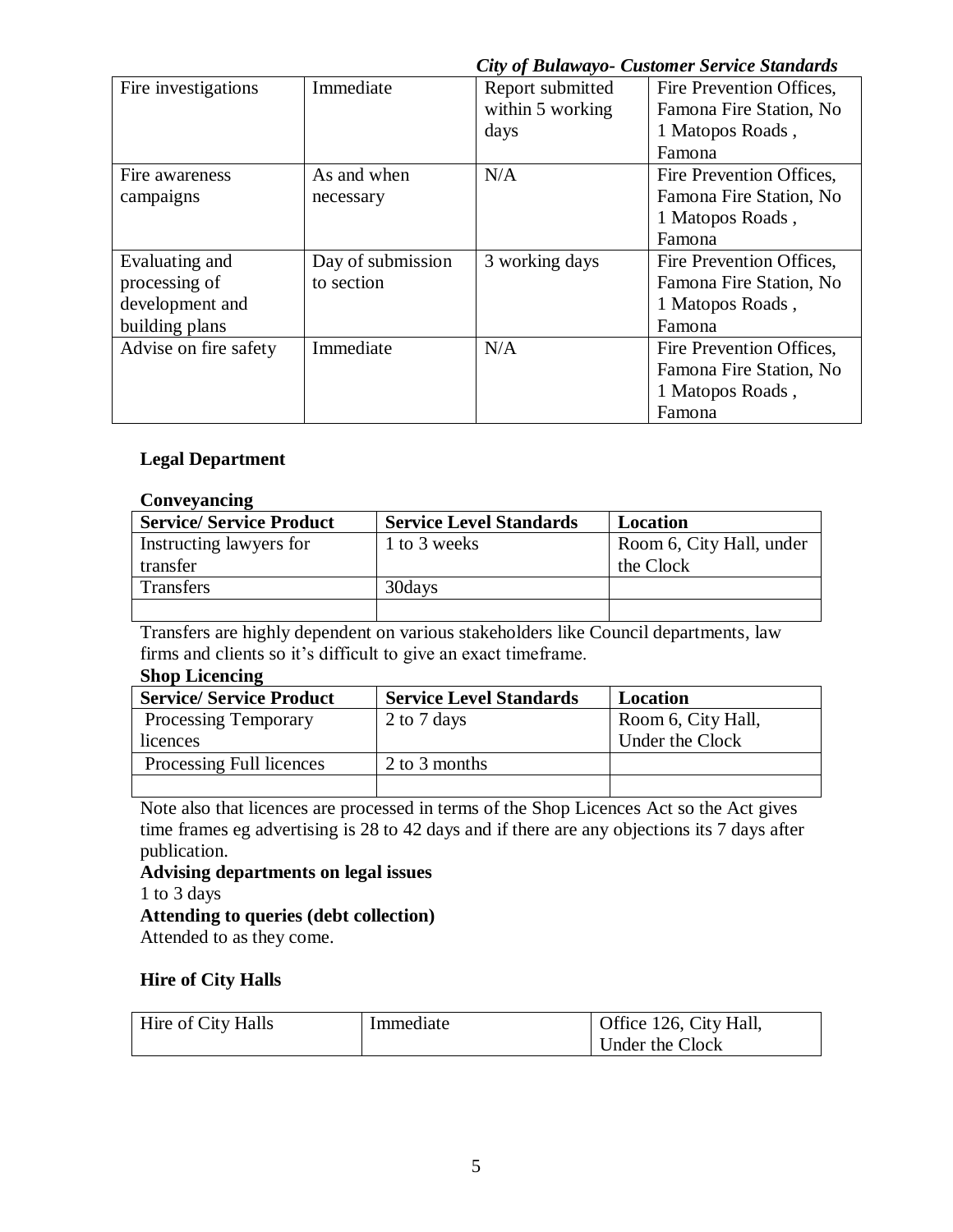## **Valuation**

## **3. ENGINEERING SERVICES DEPARTMENT**

#### **Water Section**

For the purposes of this document unless otherwise stated,

"All offices" when referring to water services means where water businesses are performed.

All offices refer physically to the following:

- $\triangleright$  Tower Block 5<sup>th</sup> Floor
- $\triangleright$  Mabutweni Water Workshops
- $\triangleright$  Nkulumane Water Workshops
- $\triangleright$  Town Main water Workshops

"All offices" when referring to "Wastewater Services" means where wastewater businesses are performed.

All offices refer physically to the following:

- Roads Yard
- $\triangleright$  Tower block 5<sup>th</sup> Floor
- $\triangleright$  Mabutweni Sewer Workshop
- Nkulumane Sewer Workshops

All offices when referring to water quality services means where water quality businesses are performed.

- $\triangleright$  Tower Block 5<sup>th</sup> Floor
- ▶ Criterion Laboratory

# **1. HOW TO CONTACT US:**

We may be contacted telephonically, electronically, or personally

You may personally visit us for the application of services and queries at: Call Centre, Ground Floor, Tower Block or contact us through our toll free number >>>>>>>>>>>>>available 24 hours a day, 7 days a week.

If you are unable to get through via the Call Centre the E- services that are available are as listed below:

#### *E mail: email to be advised*

#### **These facilities can be used to report water leaks, burst pipes, water and sewer**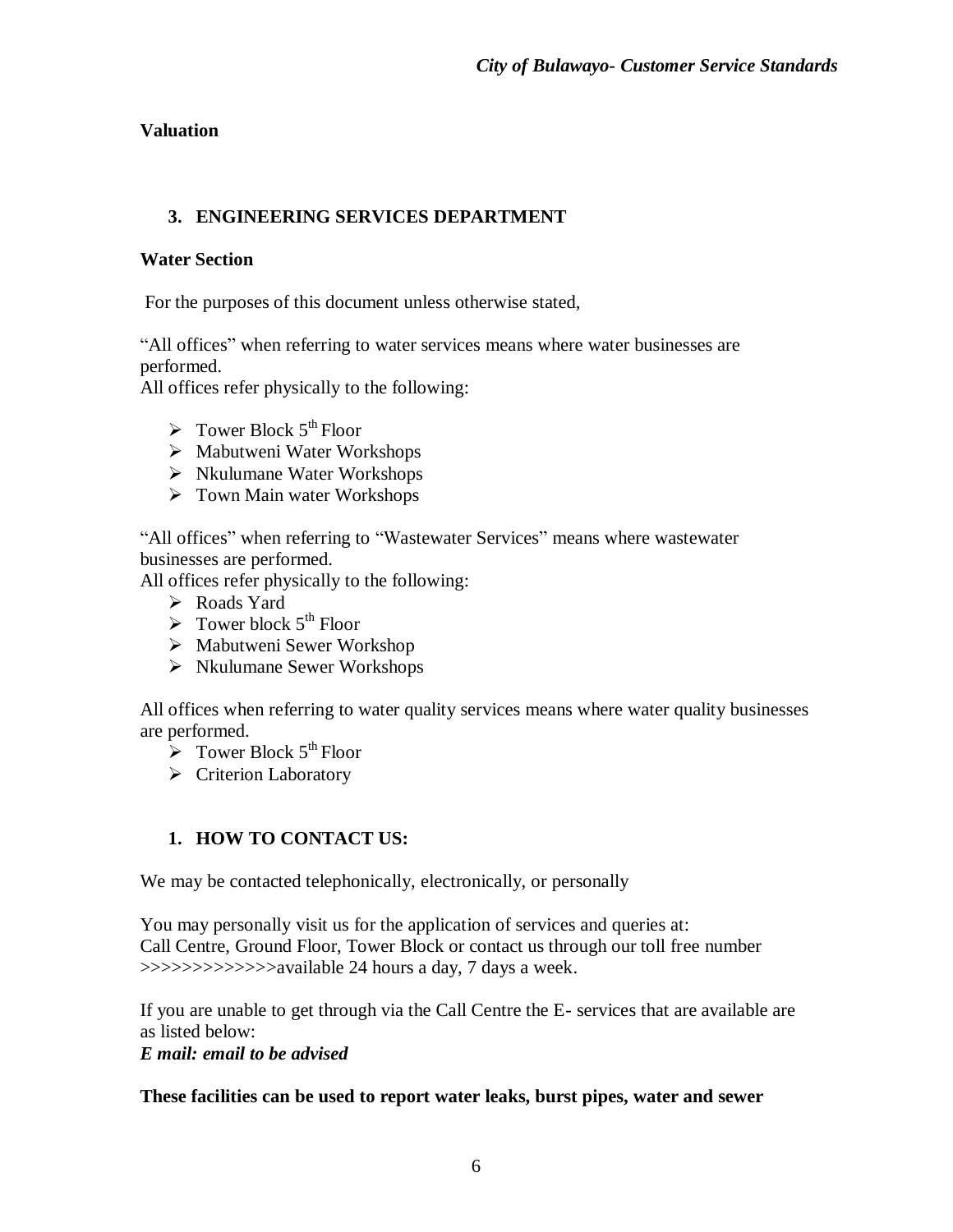#### *City of Bulawayo- Customer Service Standards*  **faults, and water quality problems and make water account enquiries.**

Office Telephone Numbers

- 
- 
- Mabutweni Water Workshops-413419 Weekdays: 0800 hours 1600 hours
- Nkulumane Water Workshops-484833 Weekdays: 0800 hours 1600 hours
- Town Main water Workshops-60408 Weekdays: 0800 hours 1600 hours
- 
- 

# **2. LEVELS OF SERVICE AVAILABLE**

#### **Water**

In order to make water available to customers at an affordable cost, three levels of service are offered to domestic customers:

- $\triangleright$  Full pressure water supply fed directly to the household from the City's supply network.
- $\triangleright$  Semi pressure supply received by the household via a roof-tank.
- $\triangleright$  Standpipes are provided to supply informal communities as an interim measure.
- > These are metered and charged
- > Tankered water /Bowser in the case of prolonged service interruptions

#### **Sanitation**

The accepted levels for sanitation are:

- $\triangleright$  Conventional waterborne connection to sewerage infrastructure.
- $\triangleright$  Waterborne with on-site disposal septic tank and associated soak-away.
- $\triangleright$  Water with on-site collection and off-site disposal e.g. Conservancy tanks with emptying and disposal by tanker.
- $\triangleright$  Waterborne and on-site treatment.
- $\blacktriangleright$

## **3. FREE BASIC SERVICES**

#### **Water**

All customers receive the first 5*kl* per month free of charge, with rising block tariffs and fixed charges for all customers.

#### **ACCOUNTS**

| <b>SERVICE/SERVICE PRODUCT</b> | <b>SERVICE</b> | <b>.OCATION</b> |
|--------------------------------|----------------|-----------------|
|                                |                |                 |

 Call Centre Everyday: 0800 hours – 1700 hours  $\triangleright$  Tower Block(09) 75011 Weekdays: 0800 hours – 1700 hours Rods Yard,-67008 Weekdays: 0800 hours – 1600 hours Criterion Laboratory-242897 Weekdays: 0800 hours – 1615 hours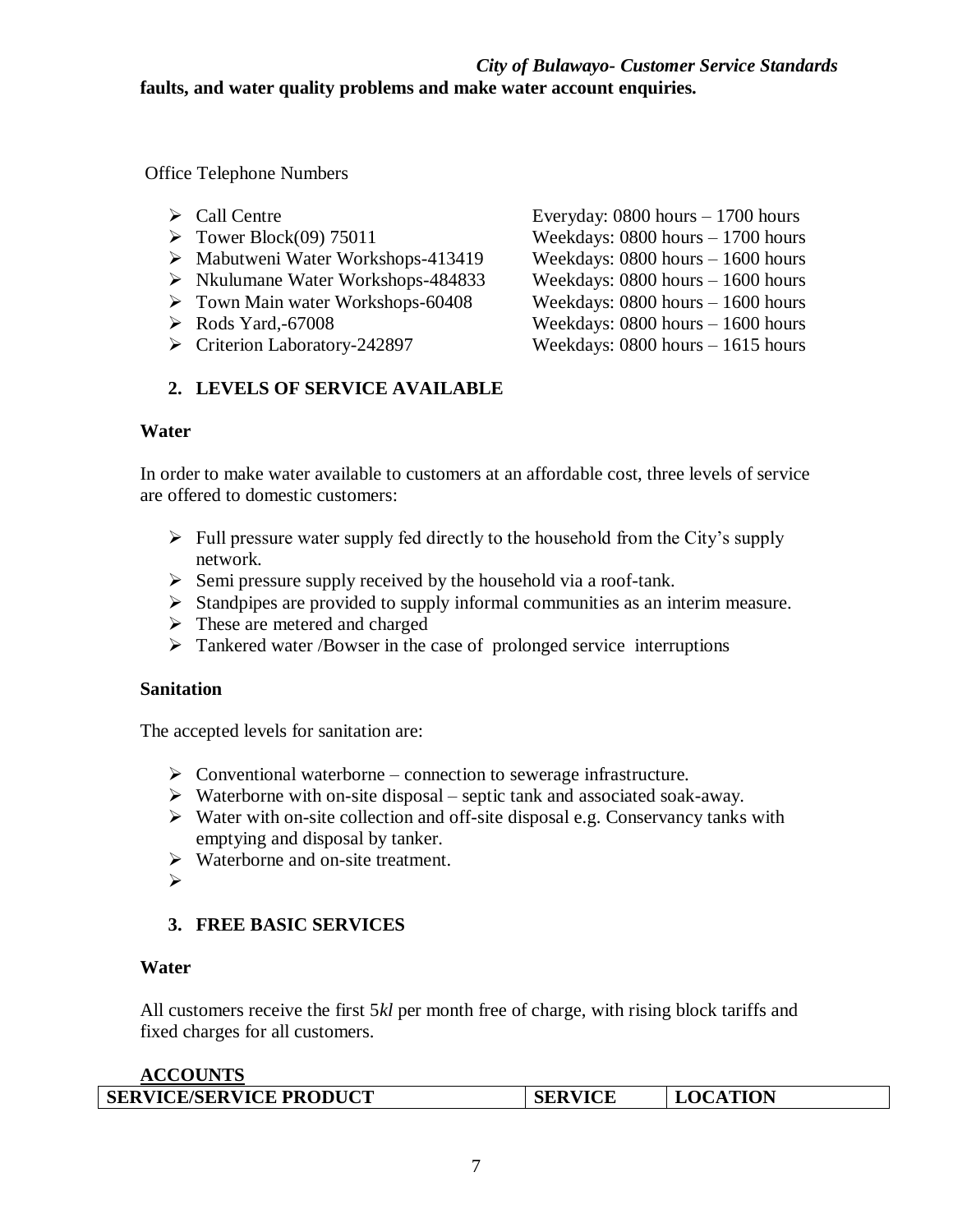|                                                     | <b>LEVEL</b> |                       |
|-----------------------------------------------------|--------------|-----------------------|
| Flow Limiter (Restriction discs) Applications       | Immediate    | Revenue Hall          |
|                                                     |              | <b>Tower Block</b>    |
| Multi-Metering (Meter separation)                   | 14 Days      | <b>Tower Block</b>    |
| <b>Cross Meters (Illegal Connections)</b>           | Immediate    | <b>Tower Block</b>    |
| Raising of Waste Water & Pollution Charges          | 1 Day        | Criterion Laboratory, |
|                                                     |              | Burnside Rd.          |
| Opening/Terminating of Waste Water customers        | Immediate    | Criterion Laboratory, |
| accounts                                            |              | Burnside Rd.          |
|                                                     |              |                       |
| Response to trade effluent charge queries           | 7 days       | Criterion Laboratory, |
|                                                     |              | Burnside Rd.          |
|                                                     |              |                       |
| Processing of applications to discharge industrial  | 7 days       | Criterion Laboratory, |
| effluent to sewer and /or via road tanker           |              | Burnside Rd.          |
|                                                     |              |                       |
| Complaints regarding storm water and river water    | 4 hours      | Call Centre           |
| pollution                                           |              |                       |
| Applications to install low volume, on site , waste | 14 Days      | <b>Tower Block</b>    |
| water treatment plants                              |              |                       |
|                                                     |              |                       |

## **ENGINEERING SERVICES CONTACT CENTRE**

| <b>SERVICE/SERVICE PRODUCT</b>                                                                         | <b>SERVICE</b><br><b>LEVEL</b> | <b>LOCATION</b>                   |
|--------------------------------------------------------------------------------------------------------|--------------------------------|-----------------------------------|
| Capturing of all telephone queries with regards to<br><b>Engineering Service Faults</b>                | Immediate                      | <b>Tower Block</b><br>Call Centre |
| Processing of all engineering services faults that come<br>through e-services and other correspondence | Immediate                      | <b>Tower Block</b><br>Call Centre |
| Answering of all telephone calls                                                                       | All calls within<br>30 seconds | <b>Tower Block</b><br>Call Centre |
| <b>Operating hours</b>                                                                                 | 24/7/365                       | Call Centre                       |
| Visit to Water and Wastewater treatment plants                                                         | 7 days                         | Tower Block                       |

## **TECHNICAL**

| <b>SERVICE/SERVICE PRODUCT</b>                        | <b>SERVICE LEVEL</b> | <b>WHERE PUBLIC CAN</b><br><b>GET SERVICE FROM</b> |
|-------------------------------------------------------|----------------------|----------------------------------------------------|
| General Technical Queries regarding water borne       | 3 days               | Call Center,                                       |
| sewerage/water reticulation.                          |                      | All Offices                                        |
|                                                       |                      |                                                    |
| Process applications for new water connections, meter |                      |                                                    |
| re-positioning, meter in-situ and new meter tests,    | 5 days               | Tower Block 5 <sup>th</sup> Floor                  |
| Process applications for fire hydrant relocations.    | 14 days              |                                                    |
|                                                       |                      | Tower Block $5th$ Floor                            |
| Inspect plumbing of commercial and industrial         |                      |                                                    |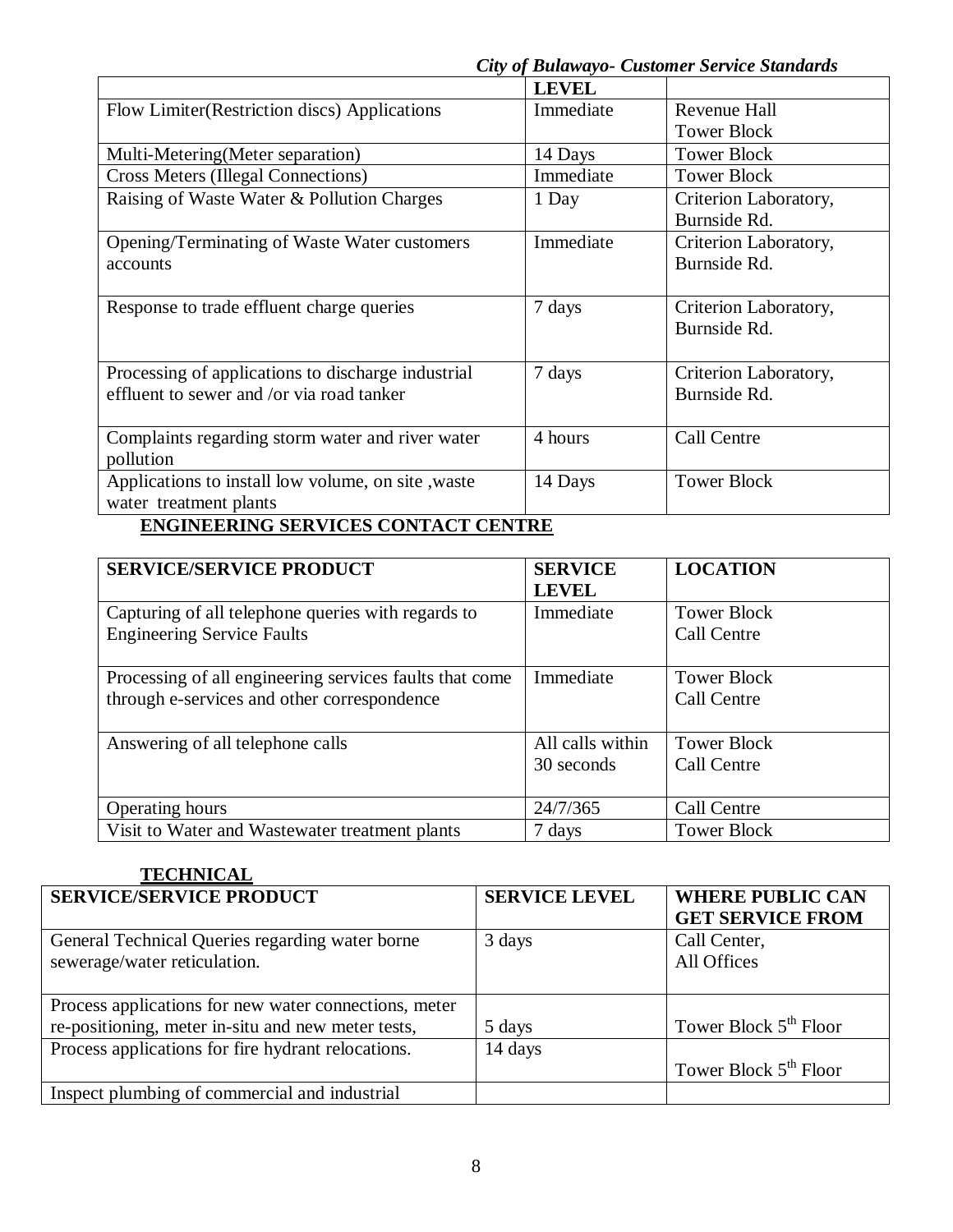|                                                         | <b>City of Bulawayo- Customer Service Standards</b> |                                       |
|---------------------------------------------------------|-----------------------------------------------------|---------------------------------------|
| customers for compliance for normal fire fighting       | 5 days                                              | <b>City Centre Main Water</b>         |
| standards.                                              |                                                     | workshops                             |
|                                                         |                                                     |                                       |
| Investigate general, domestic customer                  | 48 hours                                            | All Offices                           |
| complaints/queries related to water supply.             |                                                     |                                       |
| Investigate and resolve water ponding on private        |                                                     | Call centre                           |
| property and water pressure complaints.                 | 48 hours                                            | All Offices                           |
| Process and conduct pressure and flow tests.            |                                                     | All Offices                           |
|                                                         | 7 days                                              |                                       |
| Inspection of Properties to location nearest Water      |                                                     | All Offices                           |
|                                                         | 96 hours                                            |                                       |
| Main, check for lot numbers, and boundary pegs in       |                                                     |                                       |
| order to facilitate new water connections.              |                                                     |                                       |
| Install domestic water connections $\leq$ 20mm to       |                                                     | All Offices                           |
| individual consumer's multi – dwelling units and        | 14 days                                             |                                       |
| housing projects.                                       |                                                     |                                       |
| Install large domestic, commercial, individual water    |                                                     | All Offices                           |
| connections >20mm including fire connection.            | 14 days                                             |                                       |
| Read all consumers (domestic & commercial) and          |                                                     |                                       |
| reservoir water meters in the Bulawayo Municipality.    | Monthly                                             | <b>Meter Reading Department</b>       |
|                                                         |                                                     | Revenue Hall                          |
| Carry out field investigations/check readings where     | Monthly                                             | <b>Meter Reading Department</b>       |
| required.                                               |                                                     | Revenue Hall                          |
| Estimated readings when unable to read.                 | Monthly                                             | <b>Meter Reading Department</b>       |
|                                                         |                                                     | Revenue Hall                          |
| Maintenance of water meters and chambers                | 96 hours                                            | All Offices                           |
| Tracing of leaks related to water meters.               | 96 hours                                            | All Offices                           |
| Location of buried water meters.                        | 5 Days                                              | All Offices                           |
| Raising and re-sitting of water meters                  | 5 Days                                              | All Offices                           |
| Change of faulty meters.                                |                                                     | All Offices                           |
|                                                         | 14 days                                             |                                       |
| Water sampling $-$ : If there is a water complaint      | 8 hours                                             | Criterion Laboratory,<br>Burnside Rd. |
| sampling is done within 8 hours and report would be     |                                                     |                                       |
| ready in 5 days time.                                   |                                                     |                                       |
| Supplying developers, consultants, short and long term  | 7 days maximum                                      | <b>Tower Block</b>                    |
| planning, details for Water and Sanitation Services.    |                                                     |                                       |
| Supplying the public with details of existing Water and | Immediate and in                                    | <b>Tower Block</b>                    |
| Sanitation services/structures/drawings and records.    | some instances up to                                |                                       |
|                                                         | one week.                                           |                                       |
| Supplying Customers with GIS information, aerial        |                                                     | <b>Tower Block</b>                    |
| photographs, maps, survey details, backlog, and other   | 7 Days at request and                               |                                       |
| statistics                                              | at Council tariff.                                  |                                       |
|                                                         |                                                     |                                       |
|                                                         |                                                     |                                       |
| <b>SERVICE/SERVICE PRODUCT</b>                          | <b>SERVICE LEVEL</b>                                | <b>LOCATION</b>                       |
| Sample testing, eg. Ground Water contamination,         | 5 working days                                      | Criterion Laboratory,                 |
| drinking water quality, stream water quality.           |                                                     | Burnside Rd.                          |
| Environmental Impacts Assessments - Water and           | 30 days                                             | <b>Tower Block</b>                    |
| sanitation comments submitted. -                        |                                                     |                                       |
|                                                         |                                                     |                                       |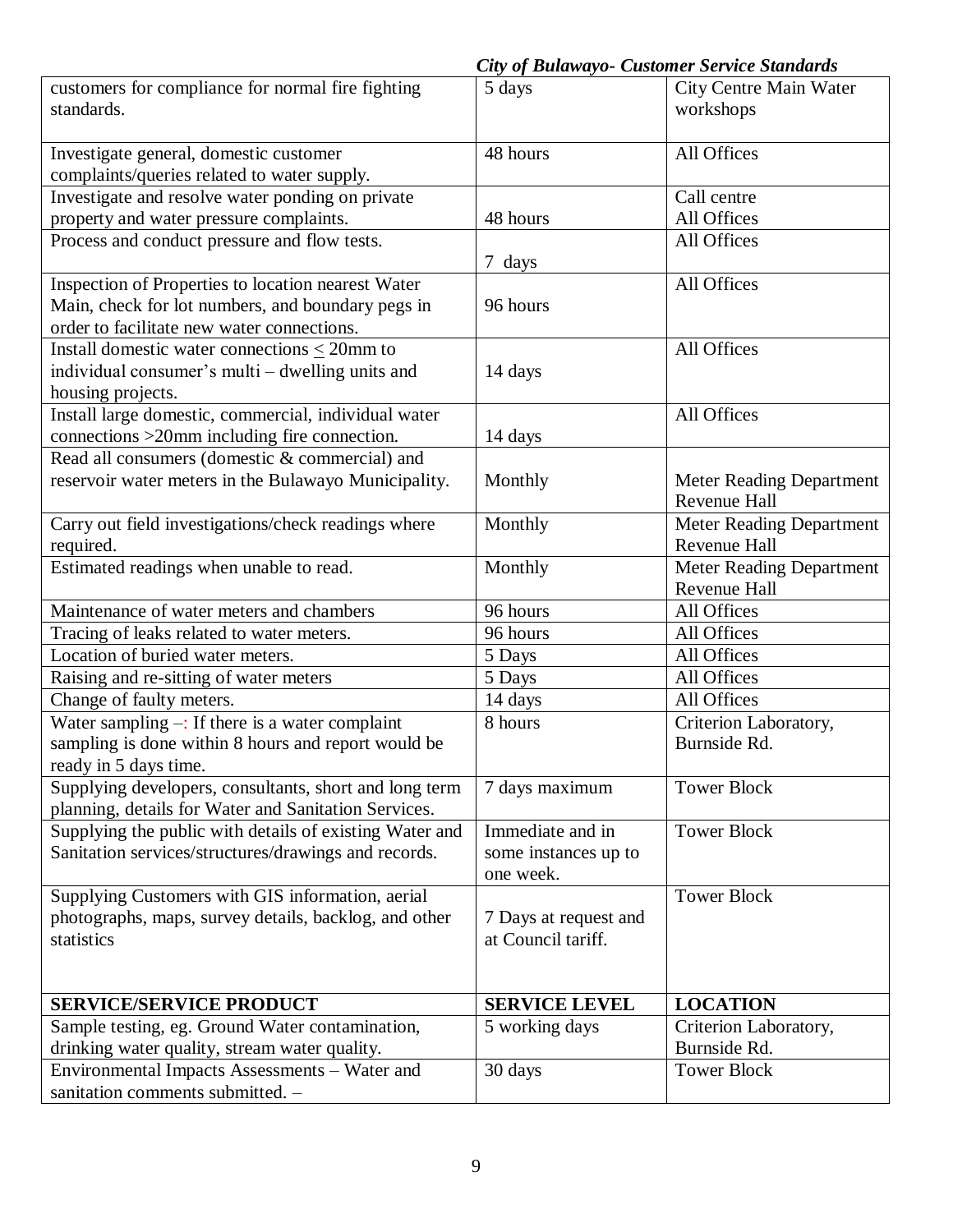*City of Bulawayo- Customer Service Standards* 

|                                                           | $\sim$ , $\sim$ , $\sim$ www.rwy | Castonici Dei rice Brandan as |
|-----------------------------------------------------------|----------------------------------|-------------------------------|
| Tanker Clearance – (Septic tanks emptying)                | $2 - 5$ Days                     | Roads Yard                    |
| Conduct standard 2 or 3 times yearly inspection to        | Quarterly                        | Criterion Laboratory,         |
| ensure compliance with sewerage disposal bylaws,          |                                  | Burnside Rd.                  |
| National Building Regulations and other environmental     |                                  |                               |
| legislation.                                              |                                  |                               |
| Submit an inspection report, notice or letter to industry |                                  | Criterion Laboratory,         |
| within one week of inspection.                            | 1 Week                           | Burnside Rd.                  |
| Ensure all relevant legislation and Department Policy     | As required                      | Criterion Laboratory,         |
| are communicated to industry.                             |                                  | Burnside Rd.                  |
| Prepare Press Release for Head/Deputy Head approval       |                                  | Criterion Laboratory,         |
| on spill or pollution incidents.                          | 2 Days                           | Burnside Rd.                  |
|                                                           |                                  |                               |
| Prepare Press Release on request of Reporter after        |                                  | <b>Tower Block</b>            |
| Head/Deputy Head approval.                                | 24 Hours                         |                               |
| Give developers and consultant's information required     | 1 week                           | <b>Tower Block</b>            |
| such as pressure zones, flow rates, bulk supplies.        |                                  |                               |
| Delivery of potable water to customers in areas where     | 12 Hours                         | Roads Yard                    |
| water supply has been interrupted.                        |                                  |                               |
|                                                           |                                  |                               |
| Delivery of Water Bowser to residential areas where       | 12 Hours                         | Roads Yard                    |
| water supply is intermittent.                             |                                  |                               |
| Backfilling of trenches/excavations/ in road ways and     |                                  | City Centre Main Work         |
| on verges due to emergency work                           | $2-3$ Day                        | shops                         |
| Waste Water Tank Services: Conservancy/Septic tank        |                                  |                               |
| emptying, unprogrammed.                                   | 2-3 Days                         | Roads Yard                    |
| Physical Waste Water connection Installations             | 14 Days                          |                               |
|                                                           |                                  | Roads Yard                    |
| Inspection of new Waste Water Installation                | 2 Days                           | Housing offices               |
|                                                           | 3 Days from the time             | <b>Tower Block</b>            |
| Approval/referral of building plans with respect to       |                                  |                               |
| sewerage disposal.                                        | of sign in to the                |                               |
|                                                           | department from the              |                               |
|                                                           | building inspectors              |                               |
| Attendance to sewer                                       | 8 Hours for critical             | Workshops                     |
| overflows/blockages/smells/damage                         | cases                            |                               |
|                                                           |                                  |                               |
|                                                           | 48 hours for non                 |                               |
|                                                           | critical cases                   |                               |
| Attendance to Private Blockages on private property       | 2-3 Days                         | Work shops                    |
|                                                           |                                  |                               |

# **WATER AND WASTE WATER WORKS**

| <b>SERVICE/SERVICE PRODUCT</b>   | <b>SERVICE LEVEL</b>            | <b>LOCATION</b>      |
|----------------------------------|---------------------------------|----------------------|
| Drinking water treatment quality | <b>Standards Association of</b> | Call Center,         |
|                                  | Zimbabwe(SAZ), Standard         | <b>Criterion Lab</b> |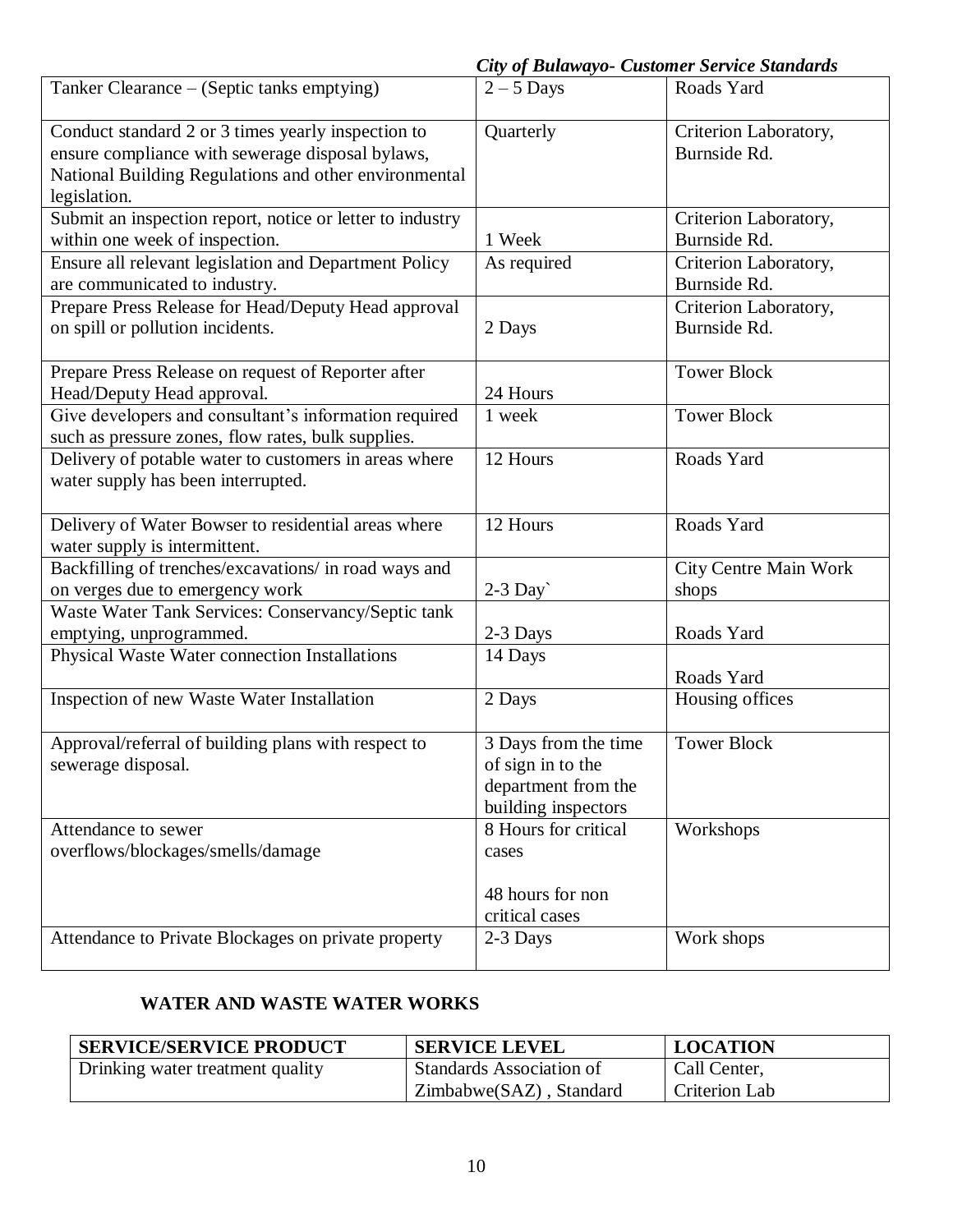|                                    | <b>City of Bulawayo- Customer Service Standards</b> |                            |
|------------------------------------|-----------------------------------------------------|----------------------------|
|                                    | 560:1997                                            | <b>Tower Block</b>         |
| Waste water treatment quality      | Statutory Instrument 6 of 2007,                     | Call Center, Criterion Lab |
|                                    | <b>Environmental Management</b>                     | <b>Tower Block</b>         |
|                                    | Association (EMA)                                   |                            |
| Emergency response time to site    | 4 Hours                                             | Call Center, Criterion Lab |
|                                    |                                                     | <b>Tower Block</b>         |
| Non emergency response time to sit | 24 Hours                                            | Call Center, Criterion Lab |
|                                    |                                                     | <b>Tower Block</b>         |

#### **Sanitation**

#### **Levels of Service Available**

The accepted levels for sanitation are:

- Conventional waterborne connection to sewerage infrastructure.
- Waterborne with on-site disposal septic tank and associated soak-away.
- Water with on-site collection and off-site disposal e.g. Conservancy tanks with emptying and disposal by tanker.
- Waterborne and on-site treatment.
- Urine Diversion toilet with double vaults (dry sanitation)

#### **General Comments:**

- a) The workshop locations only refer to points of interface for customers, and not the point from where the service is provided.
- c) Time period in days are specific to "working days" not "calendar days" as there is a big difference, especially in holiday seasons.

#### **GENERAL SEWER SERVICES AND SERVICE LEVEL STANDARDS**

#### **Technical**

| <b>SERVICE/SERVICE PRODUCT</b>                                     | <b>SERVICE</b><br><b>LEVEL</b> | <b>WORKSHOP</b><br><b>LOCATION</b>      |
|--------------------------------------------------------------------|--------------------------------|-----------------------------------------|
| Removal of spoil material left on consumers verges.                | 1 Day                          | City Centre,<br>Nkulumane,<br>Mabutweni |
| Backfilling of trenches/excavations/ in road ways<br>and on verges | 1 Day                          | City Centre,<br>Nkulumane,<br>Mabutweni |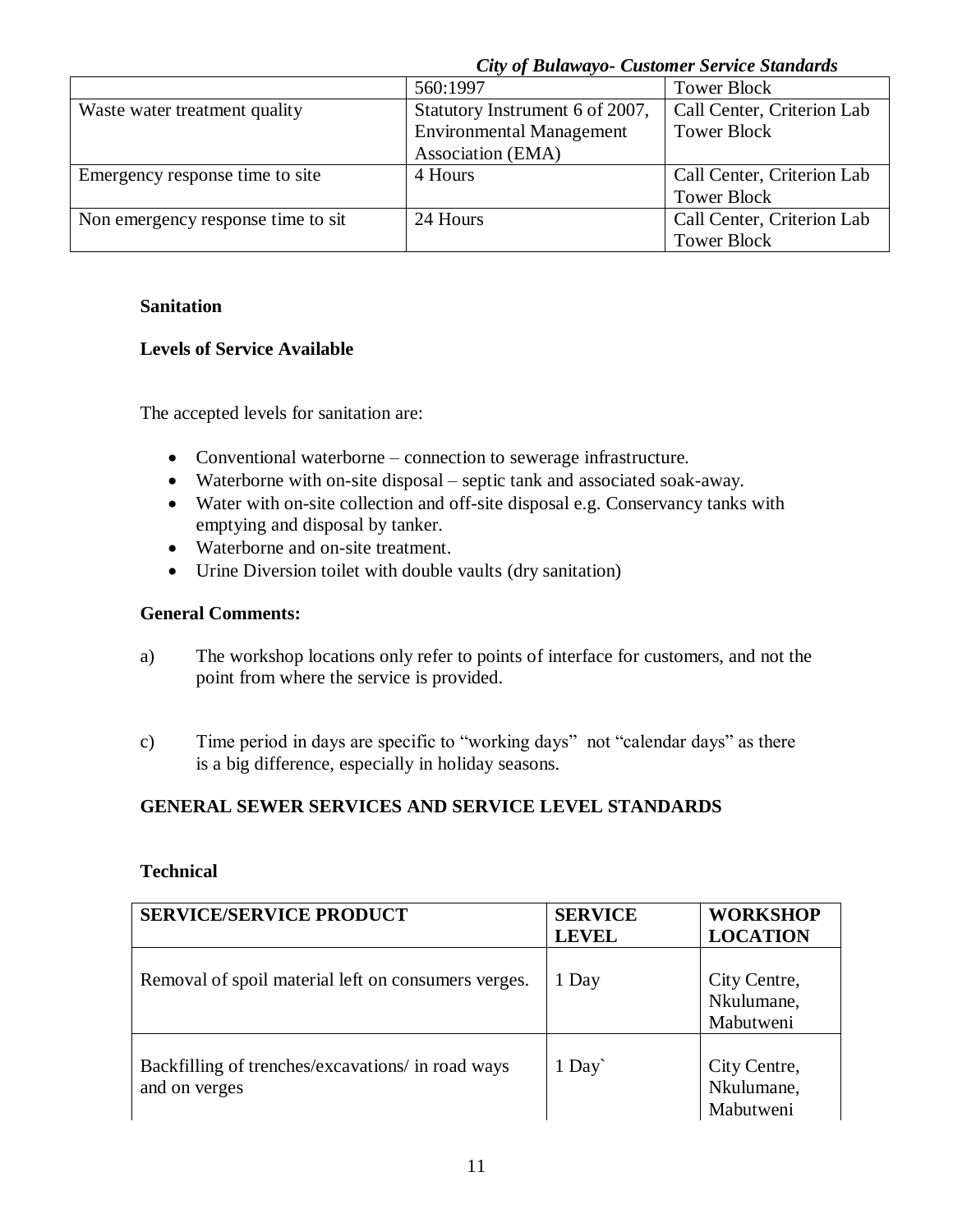| Waste Water Tank Services: Conservancy/Septic<br>tank emptying, unprogrammed.                                      | 3 Days            | <b>City Centre</b>                      |
|--------------------------------------------------------------------------------------------------------------------|-------------------|-----------------------------------------|
| <b>Pit Latrine Emptying</b>                                                                                        | 14 Days           | <b>City Centre</b>                      |
| Waste Water connection Application/ Installations<br>From receipt of customer's full purchase of raw<br>materials. | 7 Days            | City Centre,<br>Nkulumane,<br>Mabutweni |
| Inspection of new Waste Water Installation<br>from completed date of sewer connections.                            | 3 Days            | City Centre,<br>Nkulumane,<br>Mabutweni |
| Approval / Disapproval of building plans with<br>respect to sewerage disposal.                                     | 3 Days            | City Centre,<br>Nkulumane,<br>Mabutweni |
| First attendance to Sewer<br>overflows/blockages/smells/damage                                                     | $\frac{1}{2}$ Day | City Centre,<br>Nkulumane,<br>Mabutweni |
| Attendance to Private Blockages on private property                                                                | 1 Day             | City Centre,<br>Nkulumane,<br>Mabutweni |
| <b>Escalated Waste Water Complaints.</b>                                                                           | 1 Day             | City Centre,<br>Nkulumane,<br>Mabutweni |

# **Roads**

# **Levels of Service Available**

In an effort to manage a transport network for the city's ever increasing number of vehicles, three levels of service are offered to the residents:

- Provide adequate roads infrastructure for the city's' new housing developments.
- Periodic maintenance of existing roads infrastructure.
- Routine maintenance of existing roads infrastructure.(pot hole patching)

# **SERVICES AND SERVICE LEVEL STANDARDS**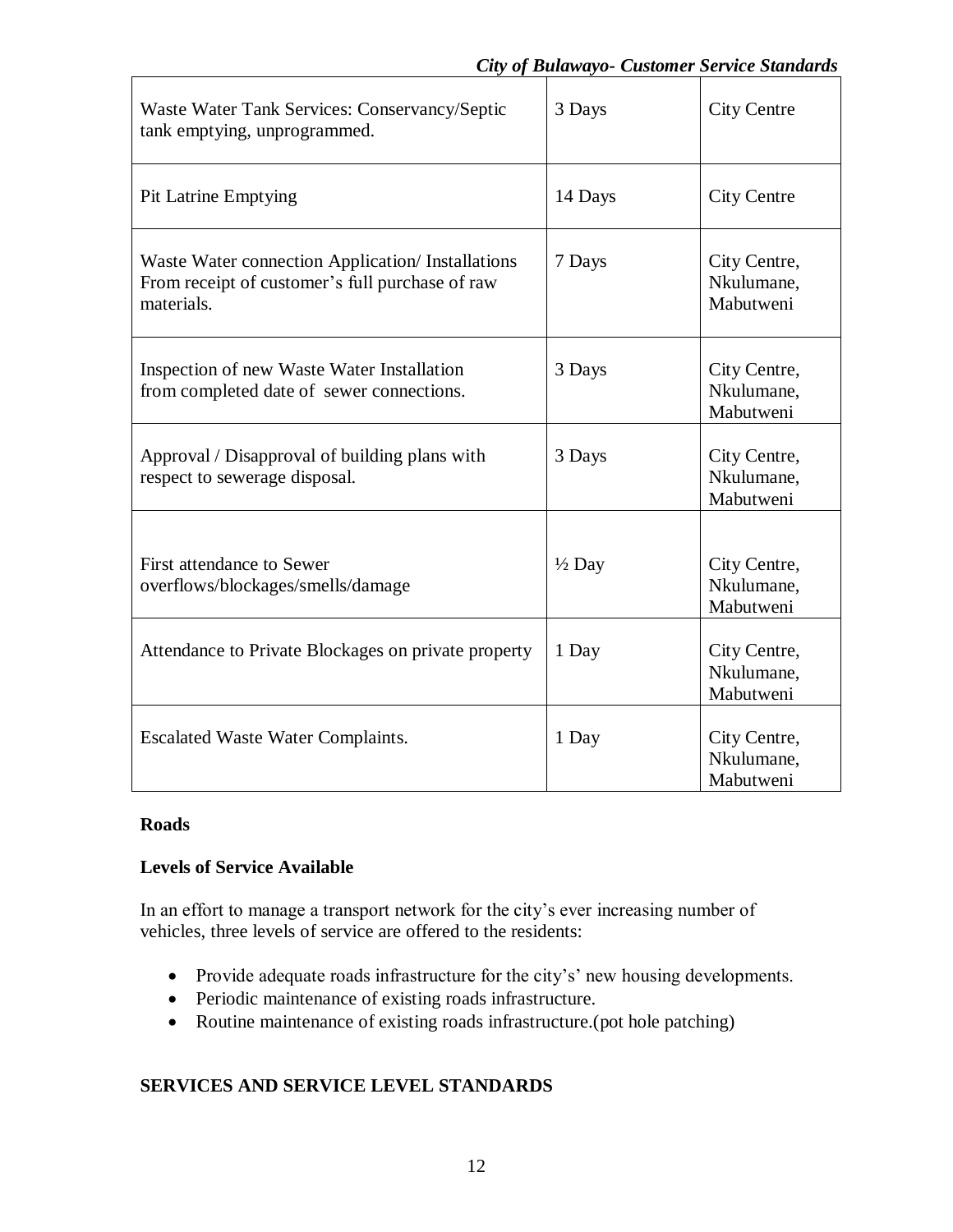## **NEW DEVELOPMENTS**

| <b>SERVICE/SERVICE PRODUCT</b>                   | <b>SERVICE</b> | <b>LOCATION</b> |
|--------------------------------------------------|----------------|-----------------|
|                                                  | <b>LEVEL</b>   |                 |
| Production/Approval of new roads and storm water | 30 days        | Fourth floor,   |
| drainage designs.                                |                | tower block.    |
| Construction/inspection of new roads and storm   | 60 days        | Fourth floor,   |
| water drainage designs to compliance             |                | tower block.    |

## **MAINTENANCE**

| <b>SERVICE/SERVICE PRODUCT</b>                     | <b>SERVICE</b>         | <b>LOCATION</b> |
|----------------------------------------------------|------------------------|-----------------|
|                                                    | <b>LEVEL</b>           |                 |
| Public complaints/queries on road services         | 3 days                 | Fourth floor,   |
|                                                    |                        | Tower block     |
| Re-gravelling, pot hole patching, storm water      | 14 days                | Roads Yard,     |
| drainage clearing                                  |                        | Lobengula St    |
| Regrading, Reconstruction                          | 14 days                | Roads Yard,     |
|                                                    |                        | Lobengula St    |
| Re-sealing                                         | <b>Resources based</b> | Roads Yard,     |
|                                                    |                        | Lobengula St    |
| Re-surfacing                                       | Resources based        | Roads Yard,     |
|                                                    |                        | Lobengula St    |
| Traffic calming measures (speed humps)             | 14 days                | Roads Yard,     |
|                                                    |                        | Lobengula St    |
| Supplying developers, consultants, short and long  | Immediate.             | Fourth floor,   |
| term planning, details for roads servitude and     |                        | tower block.    |
| network.                                           |                        |                 |
| Supplying the public with details of existing road | Immediate              | Fourth floor,   |
| services, drawings and records.                    |                        | tower block.    |
| Environmental Impacts Assessments – comments       | 14 Days                | Fourth floor,   |
| submitted.                                         |                        | tower block.    |
| Town Planning/Building, Estates Dept, ensuring     | 2 days                 | Fourth floor,   |
| consistency on the application on Sub-divisions.   |                        | tower block.    |

## **EDUCATION AND TRAINING**

| <b>SERVICE/SERVICE PRODUCT</b>                 | <b>SERVICE</b><br><b>LEVEL</b> | <b>LOCATION</b>               |
|------------------------------------------------|--------------------------------|-------------------------------|
| Community Liaison: Liaise with Ward Committee. | As required.                   | Fourth floor,<br>tower block. |

### **ELECTROMECHANICAL**

| <b>SERVICE/SERVICE</b> | <b>SERVICE LEVEL</b> | <b>WHERE PUBLIC CAN</b> |
|------------------------|----------------------|-------------------------|
| <b>PRODUCT</b>         |                      | <b>GET SERVICE FROM</b> |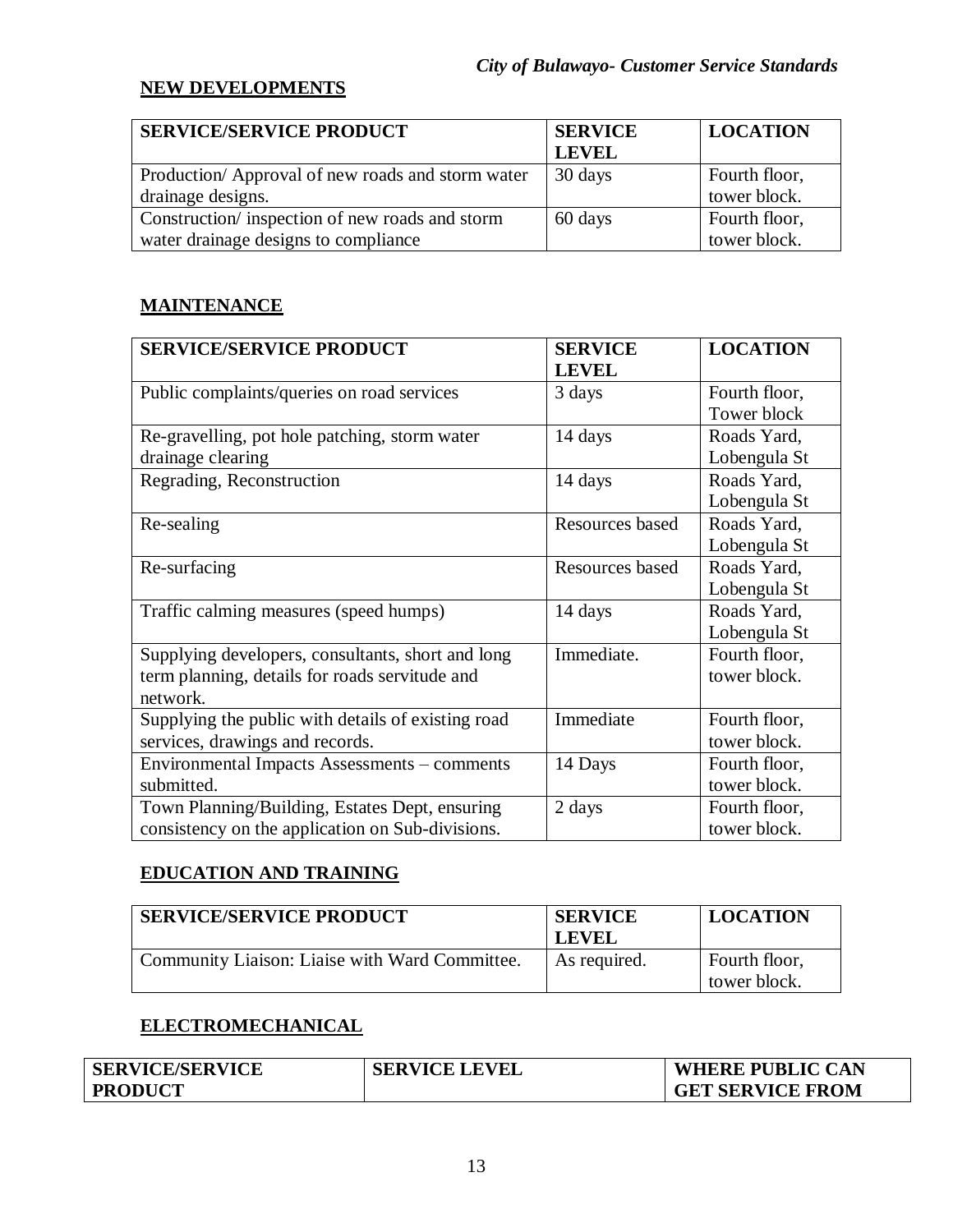|                                        |                                    | Cuy of Dutawayo- Customer Service Standards |
|----------------------------------------|------------------------------------|---------------------------------------------|
| Repair street lights                   | 1 day if spares available          | Roads Yard                                  |
|                                        | >2 weeks if spares to be ordered   |                                             |
|                                        |                                    |                                             |
| Repair tower lights                    | 1 day if spares available          |                                             |
|                                        | >2 weeks if spares to be ordered   | Roads Yard                                  |
|                                        |                                    |                                             |
| Complete overhaul of KSB and           | 5 weeks                            | Mechanical Workshop                         |
| Sulzer pumps                           |                                    |                                             |
| Repair of KSB and Sulzer motors        | 4 weeks                            | <b>Electrical Workshop</b>                  |
| involving rewinding                    |                                    |                                             |
| Rewinding of 88/6.6kv                  | 12 weeks                           | <b>Electrical Workshop</b>                  |
| transformer                            |                                    |                                             |
| Repair of sewage pumps.                | 1 day if spares available          | Mechanical Workshop                         |
|                                        | $>2$ weeks if spares to be ordered |                                             |
|                                        |                                    |                                             |
| Maintenance of traffic lights          | 1 hr if problem with bulbs         | Roads Yard                                  |
|                                        | 1 day if problem with controller   |                                             |
|                                        |                                    |                                             |
| Install traffic lights at intersection | 4 hours                            | Roads Yard                                  |
| with 12 LED aspect heads.              |                                    |                                             |
|                                        |                                    |                                             |

# **ADMINISTRATION**

| <b>SERVICE/SERVICE</b><br><b>PRODUCT</b>   | <b>SERVICE LEVEL</b> | <b>WHERE PUBLIC CAN</b><br><b>GET SERVICE FROM</b> |
|--------------------------------------------|----------------------|----------------------------------------------------|
| Reply to Correspondence, letters,<br>faxes | 14 Days              | <b>Tower Block</b>                                 |

## 1. TOWN PLANNING

| <b>SERVICE/SERVICE</b>         | <b>SERVICE LEVEL</b>    | <b>WHERE PUBLIC CAN</b>            |
|--------------------------------|-------------------------|------------------------------------|
| <b>PRODUCT</b>                 |                         | <b>GET SERVICE FROM</b>            |
| Recommendations for route      | Immediate               | Tower Block, 7 <sup>th</sup> Floor |
| authority for commuter omnibus |                         |                                    |
| Recommendation for liquor      | Immediate               | Tower Block, 7 <sup>th</sup> Floor |
|                                |                         |                                    |
| Development Permits (Plans)    | week                    | Tower Block, 7 <sup>th</sup> Floor |
|                                |                         |                                    |
| Development Permits (Plans)    | 1 week acknowledgement. | Tower Block, 7 <sup>th</sup> Floor |
|                                | 3 months processing     |                                    |
| Regularisation of illegal uses | 1 week acknowledgement  | Tower Block, 7 <sup>th</sup> Floor |
|                                | 3 months processing     |                                    |
| Application for land           | 1 week acknowledgement  | Tower Block, 7 <sup>th</sup> Floor |
|                                | 3 months processing     |                                    |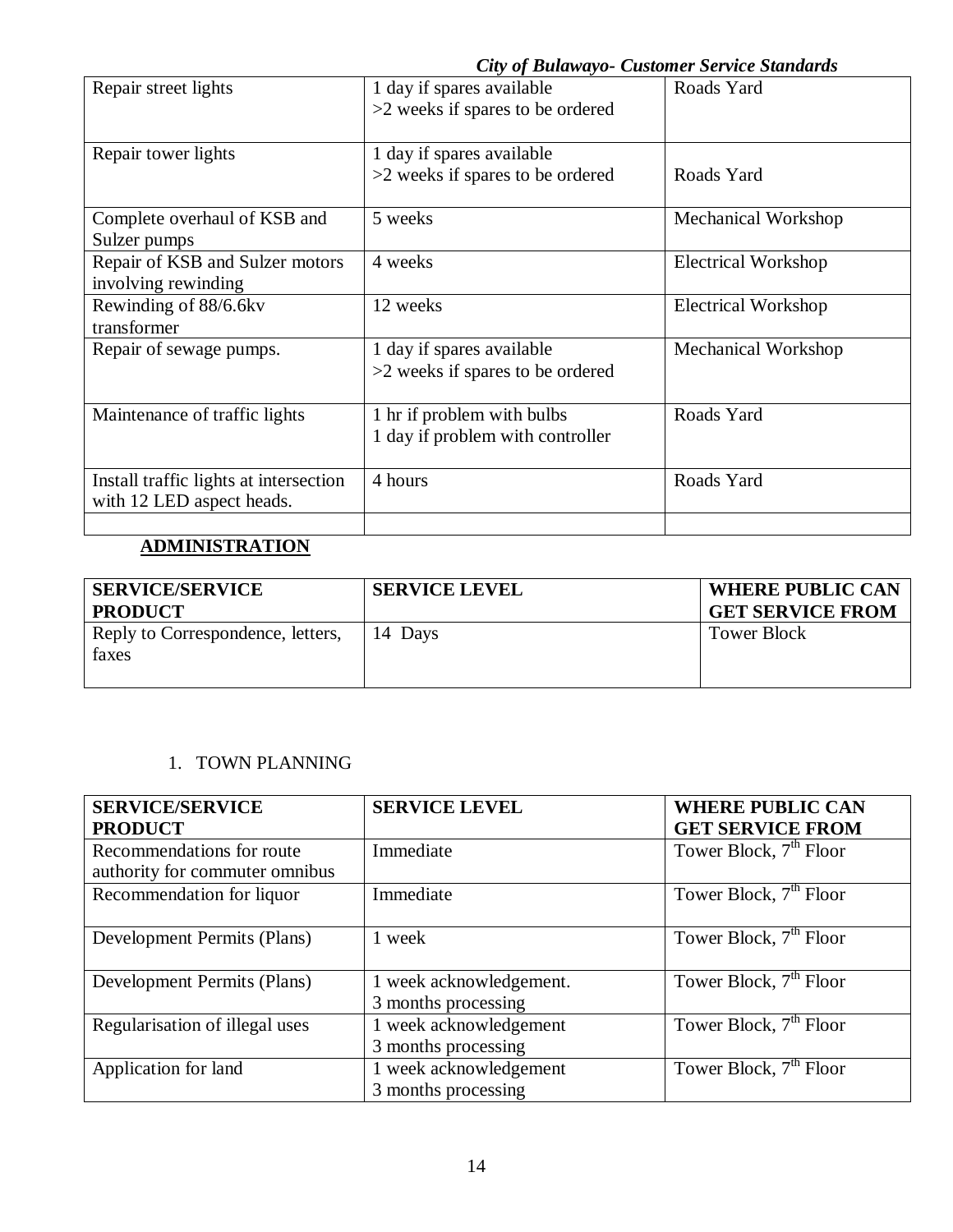|                                     | <b>City of Bulawayo- Customer Service Standards</b> |                                    |
|-------------------------------------|-----------------------------------------------------|------------------------------------|
| Non title surveys, Topographical    | 2 days                                              | Tower Block, 7 <sup>th</sup> Floor |
| surveys                             |                                                     |                                    |
| Relocation of beacons               | 1 day                                               | Tower Block, $7th$ Floor           |
| Investigating and resolving         | 2 days                                              | Tower Block, 7 <sup>th</sup> Floor |
| boundary disputes                   |                                                     |                                    |
| Processing cancellation of portions | One month                                           | Tower Block, $7th$ Floor           |
| of general plans                    |                                                     |                                    |
|                                     |                                                     |                                    |
| Issuing survey instructions to      | Immediate                                           | Tower Block, $7th$ Floor           |
| private land surveyors              |                                                     |                                    |

## **4. FINANCIAL SERVICES DIRECTOR**

## **ACCOUNTS**

| Service/ service product         | <b>Service level</b> | <b>Location</b>     |
|----------------------------------|----------------------|---------------------|
| Registration of a New Account    | Immediate            | Revenue Hall        |
| Termination of existing Account  | 2 weeks              | Revenue Hall        |
| Transfer of Account from one     | Immediate            | Revenue Hall        |
| consumer to the next             |                      |                     |
| Linking of Account and services  | Immediate            | <b>Revenue Hall</b> |
| e.g Electricity and water        |                      |                     |
| Name Change on an Account        | Immediate            | <b>Revenue Hall</b> |
| <b>High Accounts</b>             | Immediate            | All offices         |
| Leaks: Advice consumer on        |                      |                     |
| method to check                  |                      |                     |
| Incorrect meter readings;        |                      |                     |
| Investigation:                   |                      |                     |
| <b>Cross Meters</b>              |                      |                     |
| <b>Flow Limiter Applications</b> |                      |                     |
| Debt Relief (where applicable)   | Immediate            | All Offices         |
| Restrictions, disconnections &   | Immediate            | All offices         |
| reconnections                    |                      |                     |
| Copy statements, IT section has  |                      | All statements      |
| reservations                     |                      |                     |
| Balance enquiries                | Immediate            | All offices         |
| Multi metering                   |                      |                     |
| Correspondence, letters, emails, | 14 Days              | All offices         |
| faxes                            |                      |                     |
| Credit control as per the water  | Daily                | Revenue hall        |
| policy                           |                      |                     |
| Waste water and pollution        | 1 day                | Revenue hall        |
| charges                          |                      |                     |
| Opening and terminating of       |                      |                     |
| waste water customers            |                      |                     |

# **TECHNICAL**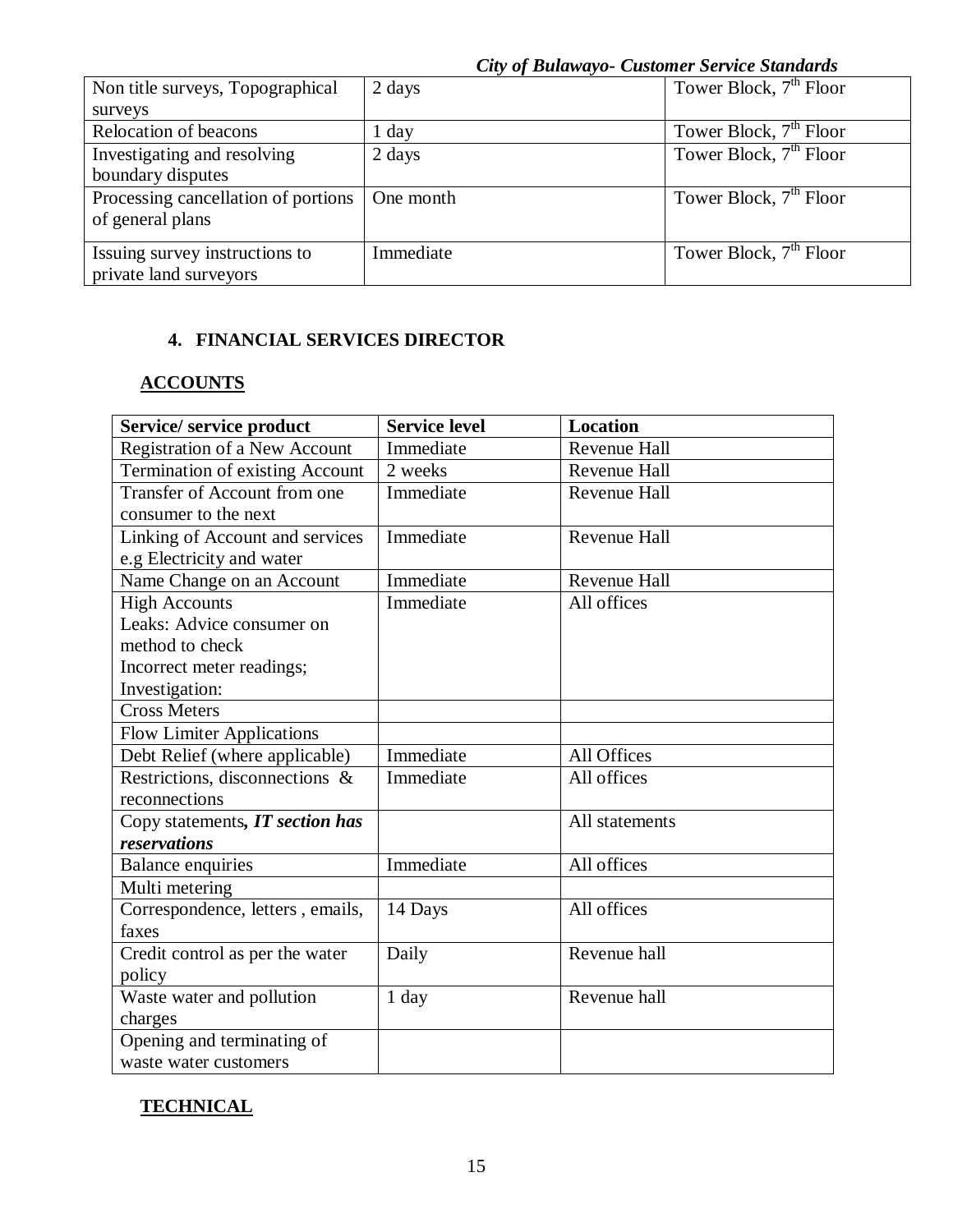| <b>SERVICE/SERVICE PRODUCT</b>                                                      | <b>SERVICE</b> | <b>LOCATION</b>     |
|-------------------------------------------------------------------------------------|----------------|---------------------|
|                                                                                     | <b>LEVEL</b>   |                     |
| General Technical Queries regarding<br>water                                        |                |                     |
| born sewerage/water reticulation.                                                   |                |                     |
| Process applications for new water connections,                                     |                |                     |
| meter re-sites, meter tests, and fire hydrant                                       | 14 days        | All Offices         |
| relocations.                                                                        |                |                     |
| Inspect plumbing of commercial and industrial                                       |                |                     |
| customers for compliance for normal fire fighting<br>standards.                     |                |                     |
|                                                                                     |                |                     |
| Investigate general, domestic customer                                              |                |                     |
| complaints/queries related to water supply.                                         |                |                     |
| Investigate and resolve water ponding on private                                    |                |                     |
| property and water pressure complaints.                                             |                |                     |
| Process and conduct pressure and flow tests.                                        |                |                     |
| Inspection of Properties to location nearest Water                                  |                |                     |
| Main, check for lot numbers, and boundary pegs in                                   |                |                     |
| order to facilitate new water connections.                                          |                |                     |
| Install domestic water connections $\leq$ 25mm to                                   |                |                     |
| individual consumers multi – dwelling units and                                     |                |                     |
| housing projects.                                                                   |                |                     |
| Install large domestic, commercial, individual water                                |                |                     |
| connections $>25$ mm including sprinkler and fire                                   |                |                     |
| connection.                                                                         |                |                     |
| Read all consumers (domestic & commercial) and                                      | Quarterly      | <b>Revenue Hall</b> |
| reservoir water meters in the eThekwini                                             |                |                     |
| Municipality.                                                                       |                |                     |
| Carry out field investigations/check readings where                                 | Daily          |                     |
| required.                                                                           |                |                     |
| Estimated readings when unable to read.<br>Maintenance of water meters and chambers | Monthly        | Revenue Hall        |
|                                                                                     |                |                     |
| Tracing of leaks related to water meters.                                           |                |                     |
| Location of buried water meters.                                                    |                |                     |
| Raising and re-siting of water meters                                               |                |                     |
| Change of faulty meters.                                                            |                |                     |
| Removal of water connections due to defaulting                                      |                |                     |
| Water sampling.                                                                     |                |                     |
| Investigations into general meter and account                                       |                | All offices         |
| queries.                                                                            | 7 Days         |                     |
| Supplying developers, consultants, short and long                                   |                |                     |
| term planning, details for Water and Sanitation<br>Services.                        |                |                     |
|                                                                                     |                |                     |
| Supplying the public with details of existing Water                                 |                |                     |
| and Sanitation services/structures/drawings and<br>records.                         |                |                     |
|                                                                                     |                |                     |
| Supplying Customers with GIS information, aerial                                    |                |                     |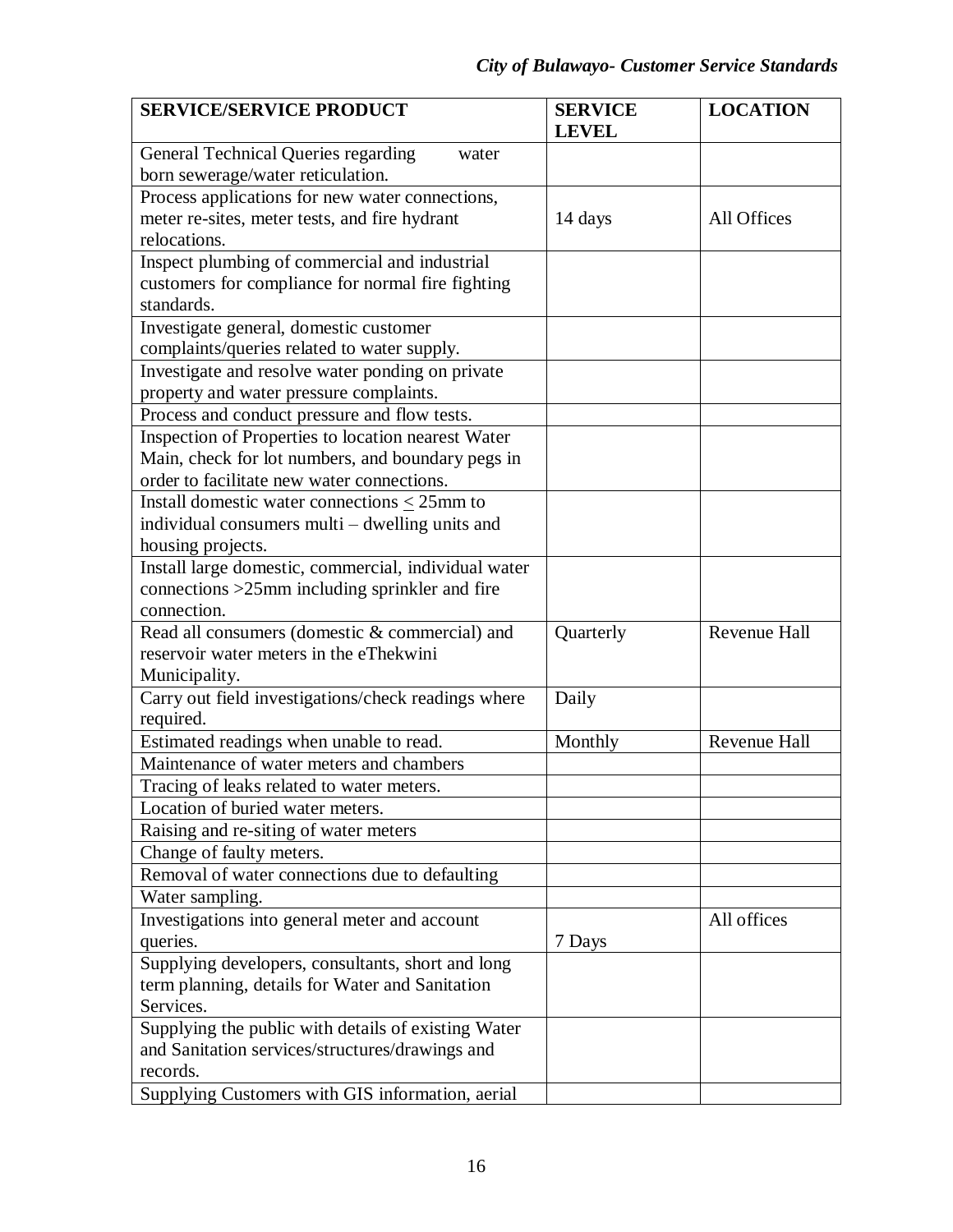| photographs, maps, survey details, backlog, and       |              |  |
|-------------------------------------------------------|--------------|--|
| other statistics                                      |              |  |
| Sample testing, eg. Ground Water contamination,       |              |  |
| drinking water quality, stream water quality.         |              |  |
| Environmental Impacts - comments submitted.           |              |  |
| <b>Tanker Clearance</b>                               |              |  |
| Town Planning/Building, Estates Dept, ensuring        |              |  |
| consistency on the application of the Plans Approval  |              |  |
| Guideline Document for referral, approval and         |              |  |
| conditions set.                                       |              |  |
| <b>Chamber of Business/Waste Minimisation Clubs/</b>  |              |  |
| <b>Catchment Management Forums/ Rate Payers</b>       |              |  |
| Association - Communicate and consult on legal        | As required. |  |
| and policy issues of interest.                        |              |  |
| Conduct standard 2 or 3 times yearly inspection to    |              |  |
| ensure compliance with sewerage disposal bylaws,      |              |  |
| National Building Regulations and other               |              |  |
| environmental legislation.                            |              |  |
| Submit an inspection report, notice or letter to      |              |  |
| industry within one week of inspection.               |              |  |
| Ensure all relevant legislation and Department        |              |  |
| Policy are communicate to industry.                   | Immediate    |  |
| Prepare Press Release for Directors approval on spill |              |  |
| or pollution incidents.                               |              |  |
| Prepare Press Statement on request of Reporter after  |              |  |
| Directors approval.                                   |              |  |
| Give developers and consultants information           |              |  |
| required such as pressure zones, flow rates, bulk     |              |  |
| supplies.                                             |              |  |
| Delivery of potable water to customers in areas       |              |  |
| where water supply has been interrupted.              |              |  |
| Delivery of water sachets to residential areas where  |              |  |
| regular water supply cut offs take place.             |              |  |
| Removal of spoil material left on consumers verges.   |              |  |
| Backfilling of trenches/excavations/ in road ways     |              |  |
| and on verges                                         |              |  |
| Waste Water Tank Services : Conservancy/Septic        |              |  |
| tank emptying, unprogrammed.                          |              |  |
| <b>Pit Latrine Emptying</b>                           |              |  |
|                                                       |              |  |
| Waste Water connection Application/ Installations     |              |  |
|                                                       |              |  |
| Inspection of new Waste Water Installation            |              |  |
| Approval of building plans with respect to sewerage   |              |  |
| disposal.                                             |              |  |
| Sewer overflows/blockages/smells/damage               |              |  |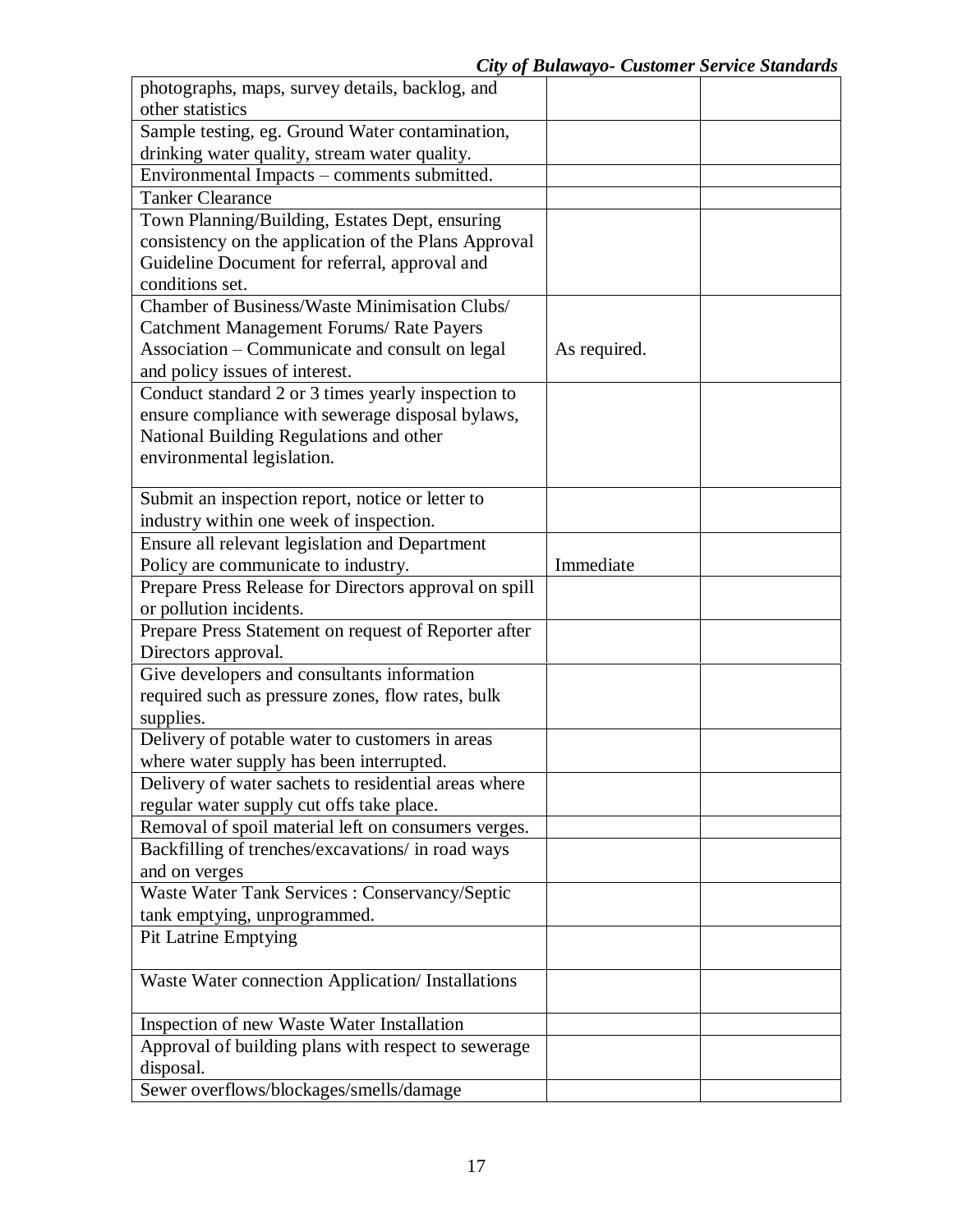| Private Blockages on private property    |  |
|------------------------------------------|--|
| <b>Escalated Waste Water Complaints.</b> |  |

# **5. DIRECTOR OF HEALTH SERVICES**

| PERSONAL HEALTH          |                              |                                 |  |
|--------------------------|------------------------------|---------------------------------|--|
| <b>Service/service</b>   | <b>Service level</b>         | <b>Location</b>                 |  |
| product                  |                              |                                 |  |
| Diagnosis and            | Monday - Friday 0730 - 1530  | All council clinics             |  |
| treatment of             | hours                        |                                 |  |
| Tuberculosis (TB)        | Saturdays 0730 - 1130 hours  |                                 |  |
| Admission of very ill    | 24 hours                     | Thorngrove hospital             |  |
| patients with TB         |                              |                                 |  |
| Admission of patients    | 24 hours                     | Thorngrove hospital             |  |
| with infectious          |                              |                                 |  |
| diseases                 |                              |                                 |  |
| Provider initiated       | Monday – Friday 0730 - 1530  | All clinics and thorngrove      |  |
| testing and counseling   | hours                        | hospital                        |  |
| for HIV (PITC)           | Saturdays 0730 - 1130 hours  |                                 |  |
| Initiation of anti-      | Weekly                       | Mzilikazi, entumbane,           |  |
| retroviral therapy for   |                              | emakhandeni, luveve, pelandaba, |  |
| patients with CD4        |                              | nketa, nkulumane, khami road    |  |
| count of 350 and         |                              | clinic, magwegwe clinics        |  |
| below                    |                              |                                 |  |
| Oi/ art follow up        | Daily                        | Above clinics plus northern     |  |
|                          |                              | suburbs, pumula and maqhawe     |  |
|                          |                              | clinics                         |  |
| OI/ art follow up sites  | Weekly                       | Pelandaba, pumula, luveve and   |  |
| for paediatrics reffered |                              | maqhawe clinics                 |  |
| from Mpilo Hospital.     |                              |                                 |  |
| these children are       |                              |                                 |  |
| initiated on art at      |                              |                                 |  |
| Mpilo hospital           |                              |                                 |  |
| Treatment of minor       | Monday - Friday 0730 - 1530  | All clinics                     |  |
| ailments                 | hours                        |                                 |  |
|                          | Saturday 0730 -1130 hours    |                                 |  |
| Family planning          | Monday - Friday 0730 - 1530  | All clinics                     |  |
| services                 | hours                        |                                 |  |
|                          | Saturday $0730 - 1130$ hours |                                 |  |
| Ante-natal care and      | Monday - Friday 0730 - 1530  | All clinics except khami road   |  |
| post natal care          | hours                        | clinic                          |  |
|                          | Saturdays 0730 -1130 hours   |                                 |  |
| Deliveries               | 24 hours                     | Northern suburbs, luveve,       |  |
|                          |                              | pelandaba and nkulumane clinics |  |
| Prevention of mother     | Monday - Friday 0730 - 1530  | All clinics                     |  |
| to child transmission    | hours                        |                                 |  |
| of hiv (PMTCT) for       | Saturday $0730 - 1130$ hours |                                 |  |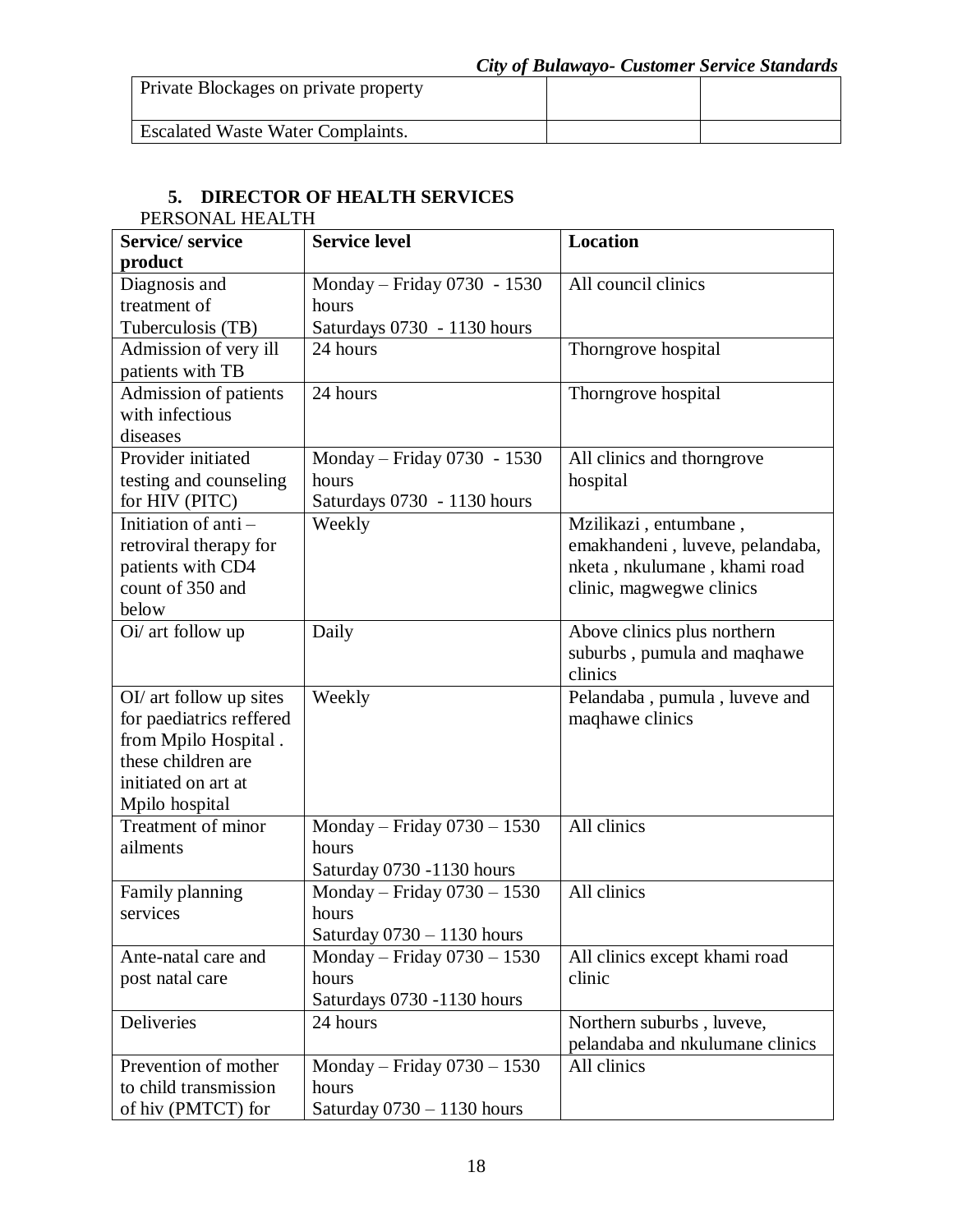| expecting mothers and      |                               |                               |
|----------------------------|-------------------------------|-------------------------------|
| partners                   |                               |                               |
| Vaccination of             | Monday – Friday 0730 -1530    | All clinics except khami road |
| children under five        | hours                         | clinic                        |
| years and women of         | Saturdays 0730 - 1130 hours   |                               |
| child bearing age          |                               |                               |
| Monitoring of growth       | Monday – Friday $0730 - 1530$ | All clinics except khami road |
| and development of         | hours                         | clinic                        |
| children below 5 years     | Saturdays $0730 - 1130$ hours |                               |
|                            | Monday – Friday $0730 - 1530$ | Nkulumane clinic              |
| Voluntary testing and      | hours                         |                               |
| counseling (VCT)           | Saturday 0730 -1130 hours     |                               |
| Dental services <i>i.e</i> | Monday – Friday $0730 - 1530$ | Pelandaba clinic              |
| dental examinations        | hours                         |                               |
| and tooth extractions      | Saturdays $0730 - 1130$ hours |                               |

# ENVIRONMENTAL HEALTH

| <b>Service/service</b>    | <b>Service level</b>          | Location                          |
|---------------------------|-------------------------------|-----------------------------------|
| product                   |                               |                                   |
| Incensing and             | 48 hours (2 days)             | Head office                       |
| registration of business  |                               |                                   |
| premises (processing)     |                               |                                   |
| of application)           |                               |                                   |
| Examination of            | 72 hours (3 days)             | Head office                       |
| building plans            |                               |                                   |
| Water and food quality    | Routine                       | Head office / cleansing / pest    |
| monitoring                |                               | control                           |
| Public health             | 48 hours / on demand          | Head office                       |
| complaints                |                               |                                   |
| Provision of graves       | Routine / provision of graves | All cemeteries:                   |
| and bookings              | on demand                     | West park 09-201281               |
|                           |                               | Luveve 09-521 369                 |
|                           |                               | Hyde park 413 504                 |
|                           |                               | Head office                       |
| <b>Cremation services</b> | On demand                     | West park crematorium             |
|                           |                               | Head office                       |
| Mosquito and rodent       | routine                       | Head office, pest control section |
| control                   |                               | tel 78216                         |

## ENVIRONMENTAL HEALTH BRANCH

| <b>Service/service</b><br>product | <b>Service level</b> | <b>Location</b> |
|-----------------------------------|----------------------|-----------------|
| Licensing and                     | 48 hours (2 days)    | Head office     |
| registration of business          |                      |                 |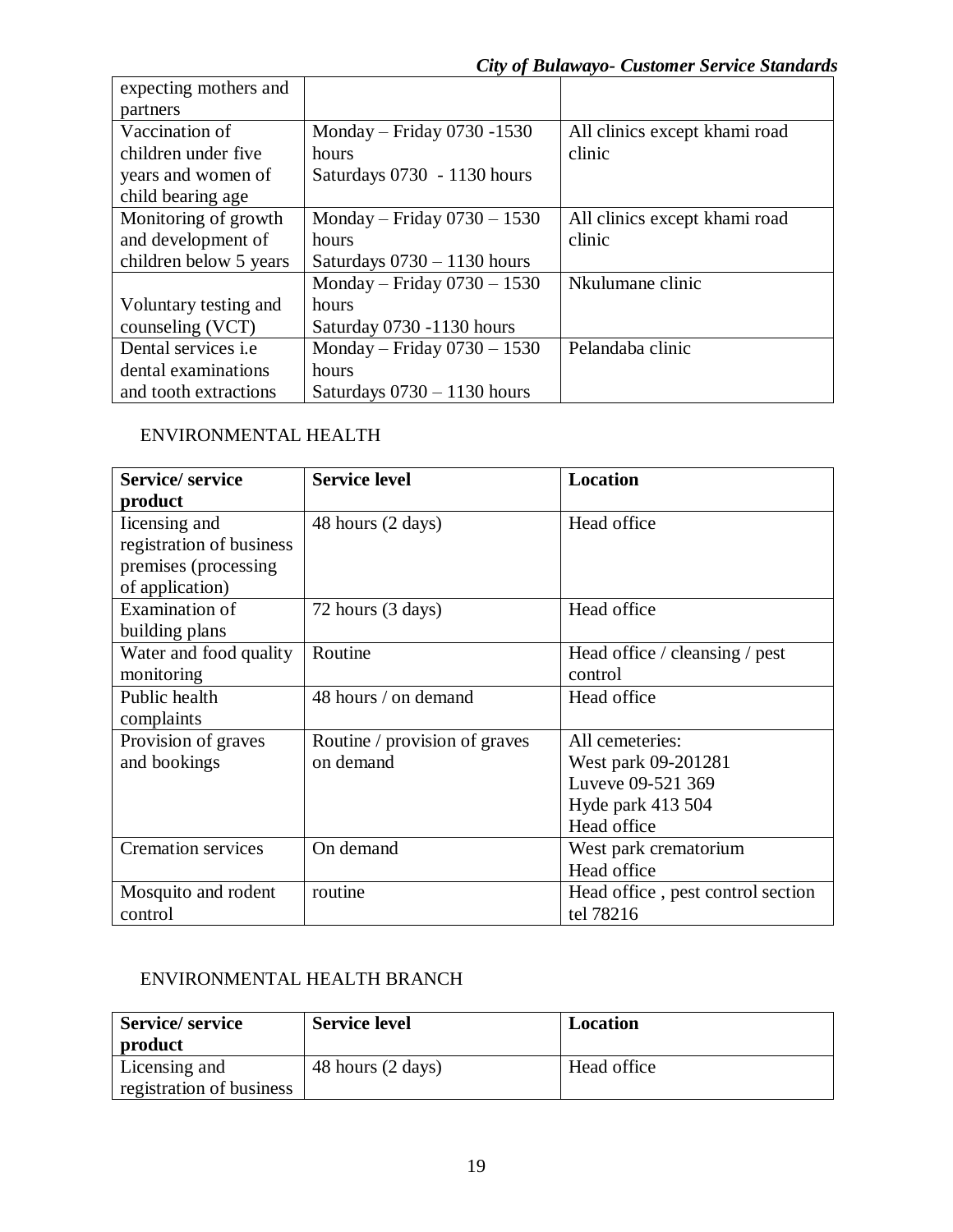| premises (processing      |                               |                                   |
|---------------------------|-------------------------------|-----------------------------------|
| of application)           |                               |                                   |
| Examination of            | 72 hours (3 days)             | Head office                       |
| building plans            |                               |                                   |
| Water and food quality    | Routine                       | Head office / cleansing / pest    |
| monitoring                |                               | control                           |
| Public health             | 48 hours / on demand          | Head office                       |
| complaints                |                               |                                   |
| Provision of graves       | Routine / provision of graves | All cemeteries:                   |
| and bookings              | on demand                     | West park 09-201281               |
|                           |                               | Luveve 09-521 369                 |
|                           |                               | Hyde park 413 504                 |
|                           |                               | Head office                       |
| <b>Cremation services</b> | On demand                     | West park crematorium             |
|                           |                               | Head office                       |
| Mosquito and rodent       | routine                       | Head office, pest control section |
| control                   |                               | tel 78216                         |

| <b>Service/service</b> | <b>Service level</b>         | <b>Location</b>               |
|------------------------|------------------------------|-------------------------------|
| product                |                              |                               |
| Domestic waste         | Once a month                 | 65523, 74450, 73569           |
| management             |                              | <b>Cleansing Depot</b>        |
| (residential)          |                              | 75011 Ext 2078 Head Office    |
| Commercial waste       | Daily                        | 65523, 74450, 73569           |
| management central     |                              | <b>Cleansing Depot</b>        |
| business district and  |                              | 75011 Ext 2078 Head Office    |
| shopping centres       |                              |                               |
| Industrial waste       | Once a month                 | Cleansing Depot / Head Office |
| management             |                              |                               |
| Clearing illegal dumps | Depending on availability of | Cleansing Depot / Head Office |
|                        | resources on demand          |                               |
| Cleaning of public     | Daily                        | Cleansing Depot / Head Office |
| conveniences           |                              |                               |
| Street sweeping        | Daily                        | Cleansing Depot/Head Office   |
| Collection of dead     | On demand                    | Cleansing Depot / Head Office |
| animals                |                              |                               |
| Dog patrols            | Routine                      | Cleansing Depot/Head Office   |

## **6. DIRECTOR OF HOUSING AND COMMUNITY SERVICES**

## **BUILDING INSPECTORATE SECTION**

| <b>SERVICE/SERVICE</b> | <b>SERVICE LEVEL   LOCATION</b> |  |
|------------------------|---------------------------------|--|
|                        |                                 |  |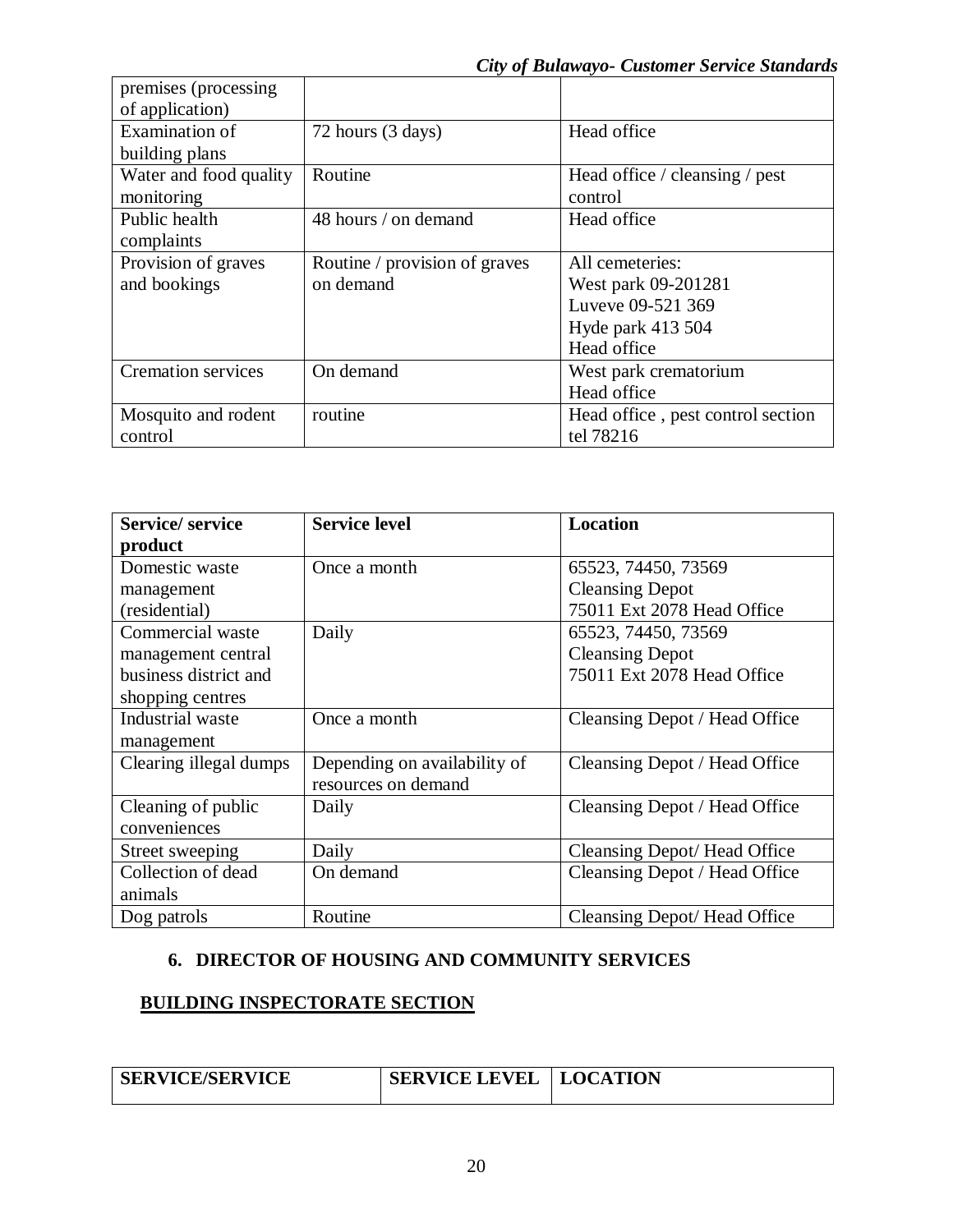| <b>PRODUCT</b>              |               |                                                                                                                                                                                                                           |
|-----------------------------|---------------|---------------------------------------------------------------------------------------------------------------------------------------------------------------------------------------------------------------------------|
| Building plan approval      | 6 weeks       | 8 <sup>th</sup> Floor Reception, Tower Block                                                                                                                                                                              |
| Building plan searching     | Immediate     | 8 <sup>th</sup> Floor Reception, Tower Block                                                                                                                                                                              |
| Building inspections        | Within 3 days | 8 <sup>th</sup> Floor Reception, Tower Block<br>and the following district offices:<br>Nketa housing office, Mabutweni<br>offices (along Nketa<br>Drive),<br>Office,<br>Pumula Housing<br><b>Entumbane Housing Office</b> |
| Advertising sign licence    | Immediate     | As above                                                                                                                                                                                                                  |
| <b>Encroachment licence</b> | Immediate     | As above                                                                                                                                                                                                                  |
| Hoarding licence            | Immediate     | As above                                                                                                                                                                                                                  |
| Scaffolding licence         | Immediate     | As above                                                                                                                                                                                                                  |
| Drain Layer's licence       | Within 1 week | 8 <sup>th</sup> Floor Reception, Tower Block                                                                                                                                                                              |

# **COMMUNITY SERVICES**

| <b>SERVICE/SERVICE PRODUCT</b>                                                                                   | <b>SERVICE LEVEL</b> | <b>LOCATION</b>                                                                      |
|------------------------------------------------------------------------------------------------------------------|----------------------|--------------------------------------------------------------------------------------|
| Hire of Community Halls                                                                                          | 1 hour               | Nguboyenja Social Services                                                           |
| Hire of Youth Centres                                                                                            | 1 hour               | Inyathi Youth Centre                                                                 |
| Hire of Homecraft centres                                                                                        | 1 hour               | Mzilikazi Homecraft Centre                                                           |
| Service to the elderly, orphan and<br>vulnerable children (Social Safety<br>Nets, child abuse)                   | Immediate            | $3rd$ floor and at all housing offices<br>in the Western suburbs in the City         |
| supplementary<br>and<br>Rate rebates<br>charges                                                                  | 2 months             | $3rd$ floor and at all housing offices<br>in the Western suburbs in the City         |
| Registration for skills training and<br>youth activities<br>(Vocational,<br>recreational and home craft centres) | Immediate            | Vocational<br><b>Mzilikazi</b><br>Tshaka<br>Homecraft Centre Inyathi Youth<br>Centre |

# **ESTATES SECTION**

| <b>SERVICE/SERVICE</b> | <b>SERVICE LEVEL</b> | <b>LOCATION</b> |
|------------------------|----------------------|-----------------|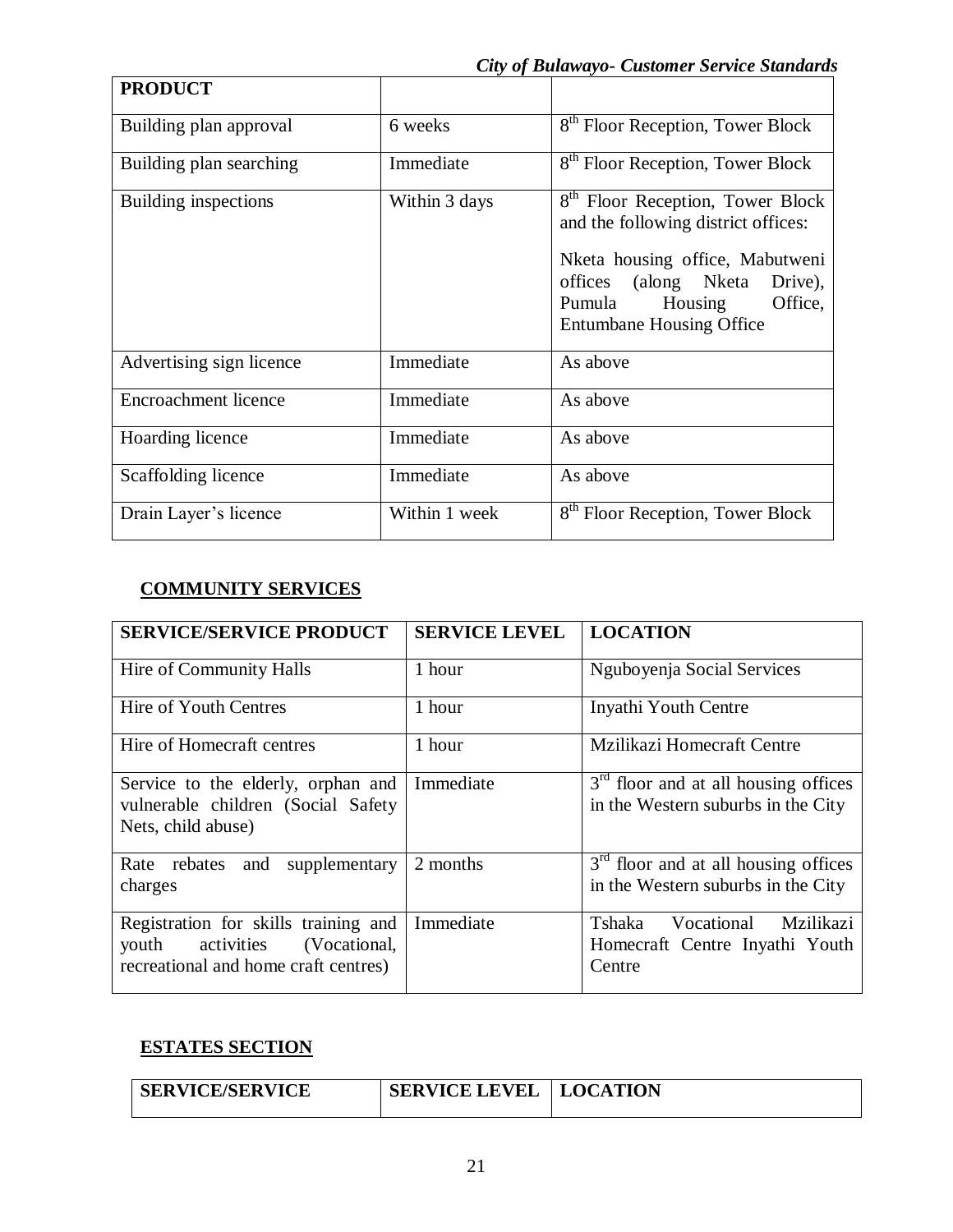| <b>PRODUCT</b>                                                       |                                                   |                                    |
|----------------------------------------------------------------------|---------------------------------------------------|------------------------------------|
| Title deeds transfer – Western $\vert$ 30 working days<br>Areas      |                                                   | 3 <sup>rd</sup> Floor, Tower Block |
| Title deeds transfer – Eastern<br>Areas                              | 30 working days                                   | 3 <sup>rd</sup> Floor, Tower Block |
| Processing of consent forms                                          | 5 working days                                    | 3 <sup>rd</sup> Floor, Tower Block |
| Processing of Agreements of<br>Sale                                  | 16 working days                                   | 3 <sup>rd</sup> Floor, Tower Block |
| Survey instructions                                                  | 10 working days                                   | 3 <sup>rd</sup> Floor, Tower Block |
| Processing of church leases,<br>car parks, pre-schools               | 3 months                                          | 3 <sup>rd</sup> Floor, Tower Block |
| Industrial<br>commercial<br>and<br>(tender)                          | Industrial 3 months<br>and commercial 5<br>months | 3 <sup>rd</sup> Floor, Tower Block |
| Trading (shops),                                                     | 4 months - tenders                                | 3 <sup>rd</sup> Floor, Tower Block |
| stages $-$ booking of flea-<br>markets                               | 1 week                                            |                                    |
| Processing of agreement of $\vert$ 15 working days<br>sale - Eastern |                                                   | 3 <sup>rd</sup> Floor, Tower Block |
| Processing of agreement of $\vert$ 15 working days<br>sale - Western |                                                   | 3 <sup>rd</sup> Floor, Tower Block |

# **PARKS SECTION**

|                       | <b>SERVICE/SERVICE</b><br><b>PRODUCT</b>                                                                                      | <b>SERVICE LEVEL</b> | <b>LOCATION</b>                                            |
|-----------------------|-------------------------------------------------------------------------------------------------------------------------------|----------------------|------------------------------------------------------------|
|                       | Hire /Booking Amphitheatre                                                                                                    | Immediate            | Tower Block 8 <sup>th</sup> floor<br>office 807.           |
| $\mathcal{D}_{\cdot}$ | Tree inspection                                                                                                               | 1 Day                | -Land Inspectorate<br>-Central Parks<br>-Mabutweni Nursery |
| $\mathcal{R}$         | Tree cutting                                                                                                                  | 2 days               | <b>Land Inspectorate Falls</b><br>road Tel. 210376         |
| $\overline{4}$        | Report on Stray animals<br>Soil excavation Wood cutting<br>Gold panning Vagrants, Illegal<br>occupation of Council property - | 1 day                | Land Inspectorate Falls<br>road Tel 210376                 |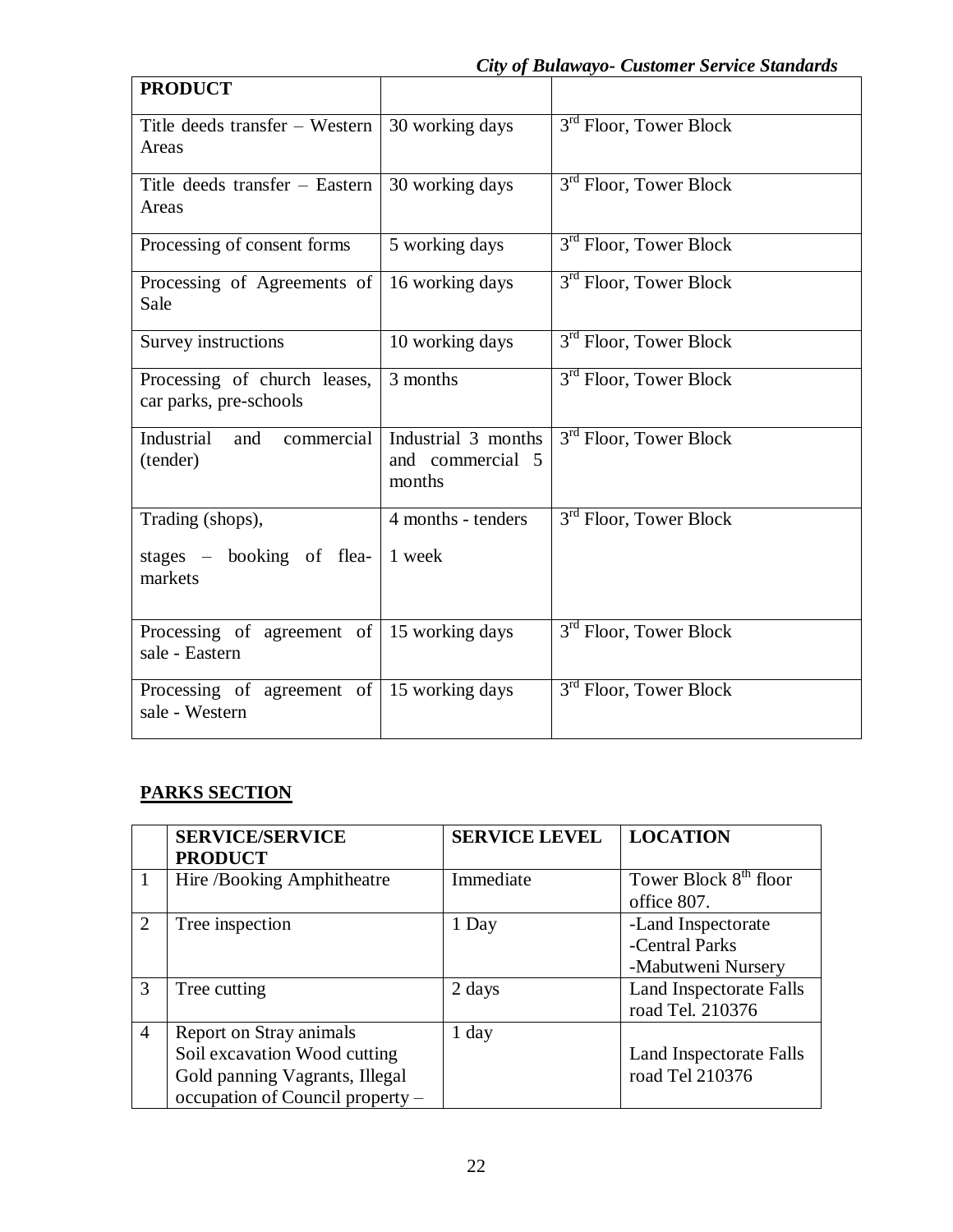*City of Bulawayo- Customer Service Standards* 

|                | Dumping e.t.c.                                                     |                          |                                                                                  |
|----------------|--------------------------------------------------------------------|--------------------------|----------------------------------------------------------------------------------|
| 5              | Report on grass cutting and<br>clearing of bush encroachment       | 2 days                   | <b>Central Parks Tel</b><br>09-231401<br>Mabutweni Nursery<br>Park Tel 09-412492 |
| 6              | Removing of a fallen tree<br>blocking road                         | Immediate                | Central Parks Tel.<br>09-231401<br>Mabutweni Nursery<br>Park Tel. 09-412492      |
| $\overline{7}$ | Demarcation of undesignated<br>areas                               | Immediate                | Lands Inspectorate Falls<br>road                                                 |
| 8              | Supplying plants seedling and<br>flowers                           | Contact City of<br>Kings | City of Kings Fall Road                                                          |
| 9              | Advice on plants propagation                                       | Immediate                | <b>Central Park</b><br>Mabutweni Nursery                                         |
| 10             | Removal of ant hills                                               | Immediate                | <b>Central Park</b><br><b>Mabutweni Parks</b><br>Nursery                         |
| 11             | Photographic permits                                               | Immediate                | Tower Block 8 <sup>th</sup> floor<br>room 807                                    |
| 12             | Traditional healer permits for<br>herbs extraction on Council land | Immediate                | Tower Block 8 <sup>th</sup> floor<br>room $807$                                  |

# **EDUCATION SECTION**

## **Level of Service Available**

# A. **BASIC PRIMARY EDUCATION**:

In order to provide basic primary education, the City of Bulawayo has built twenty-nine (29) primary schools as highlighted below.

- Twenty-six (26) Primary 2 (P2) schools situated in the western suburbs of Bulawayo.
- One (1) Primary 1 (P1) situated in medium density suburb of Mahatshula.
- Two (2) Primary 3 (P3) schools, one situated at St. Peters in Mazwi Village and the other at the Aisleby Farm.

Schools offer lessons daily according to the stipulated school calendar by Ministry of Education. All pupils are required to pay tuition fees, Council and Parent Teacher Association (PTA) levies.

- Tuition fees are charged by the Government.
- Council levy is charged by Council. However, the said levies have to be approved by the Ministry of Education.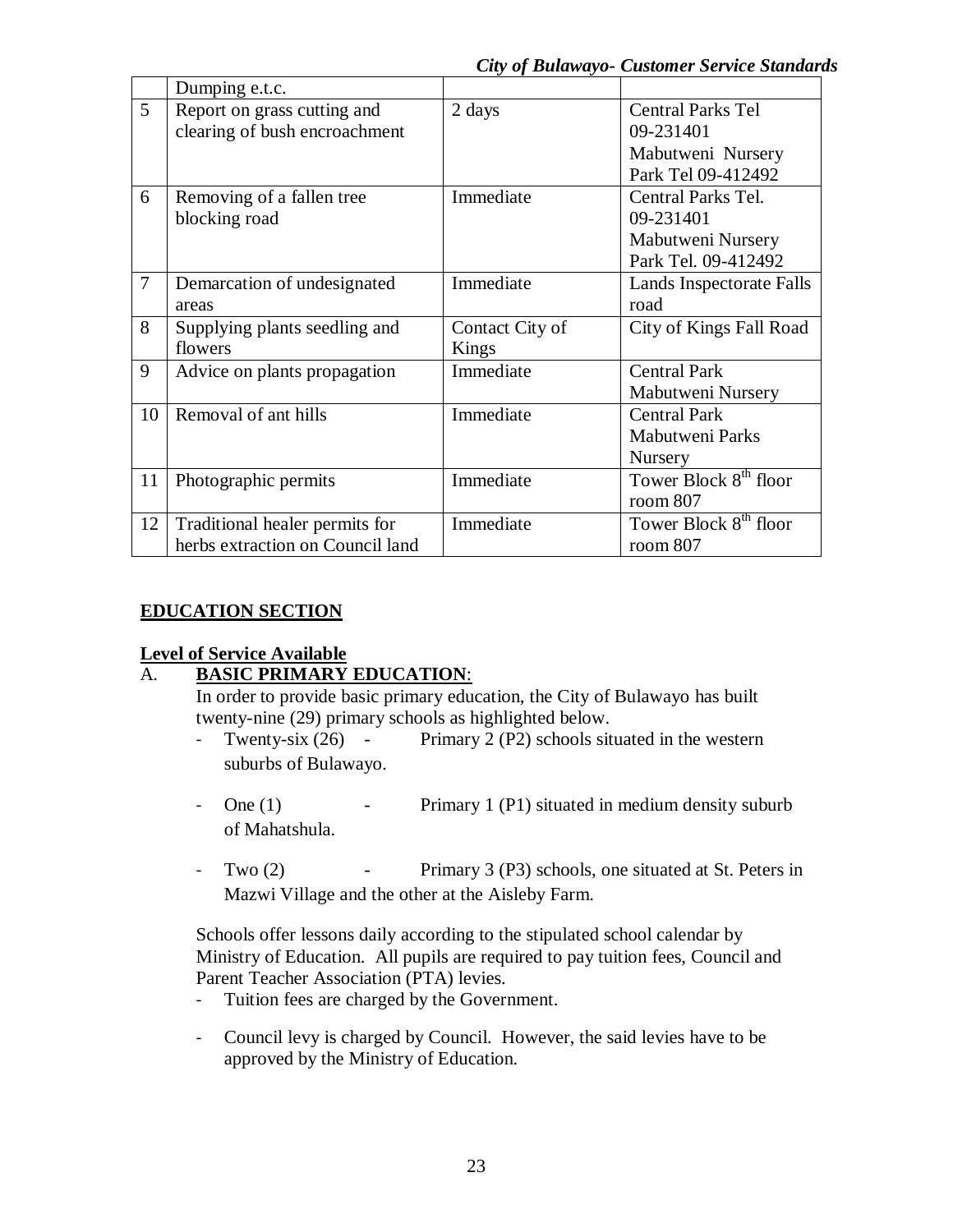- PTA levy is charged by the parents and also it has to be approved by the Ministry of Education.

## **Education:**

## **Schools**

| <b>SERVICE/SERVICE</b><br><b>PRODUCT</b>                                        | <b>SERVICE LEVEL</b>                                     | <b>LOCATION</b>                                                                                                                                                                                                                                                                                                                                                                                  |
|---------------------------------------------------------------------------------|----------------------------------------------------------|--------------------------------------------------------------------------------------------------------------------------------------------------------------------------------------------------------------------------------------------------------------------------------------------------------------------------------------------------------------------------------------------------|
| <b>Offer Universal Primary</b><br>Education                                     | Daily (as per school<br>calendar)                        | Mgombane; Dumezweni;<br>Mahatshula; Senzangakhona<br>; Mkhithika Thebe;<br>Ngwalongwalo; Mgiqika;<br>Mahlathini ;Mawaba<br>;Mabhukudwana ;Mtshane<br>;Josiah Chinamano;<br>Mtshingwe; Ingubo<br>Malindela;<br>Mthombowesizwe ;Nketa;<br>Mganwini; Mafela;<br>Manondwane; J.W.<br>Mthimkhulu; Ntshamathe;<br>Zulukandaba; Aisleby; St.<br>Peters; Queen Elizabeth II;<br>Sigombe; Mgoqo; Tategulu |
| Collect and receipt tuition fees,<br>council levies and PTA levies              | daily                                                    | All schools                                                                                                                                                                                                                                                                                                                                                                                      |
| Attend to parents complaints and<br>queries                                     | Daily as required                                        | All schools / head office                                                                                                                                                                                                                                                                                                                                                                        |
| Attending to correspondence,<br>letter, visitors                                | Daily as required                                        | All schools/ head office                                                                                                                                                                                                                                                                                                                                                                         |
| Enrolling new school pupils                                                     | Usually at the<br>beginning of each<br>term/ as required | All schools                                                                                                                                                                                                                                                                                                                                                                                      |
| Checking if Council procedures<br>are followed in schools                       | Two (2) schools a<br>week/ as required                   | All schools                                                                                                                                                                                                                                                                                                                                                                                      |
| Attending to schools functions                                                  | As required / per<br>invitations                         | Head office                                                                                                                                                                                                                                                                                                                                                                                      |
| Providing accommodation for<br>Councillor's meetings with<br>residents          | Twice a month                                            | All schools                                                                                                                                                                                                                                                                                                                                                                                      |
| Providing accommodation to<br>schools cater for Budget<br>Consultative meetings | Twice a year                                             | Identified                                                                                                                                                                                                                                                                                                                                                                                       |
| Providing accommodation for<br>identity document registration and<br>processing | Daily                                                    | Nketa Primary school                                                                                                                                                                                                                                                                                                                                                                             |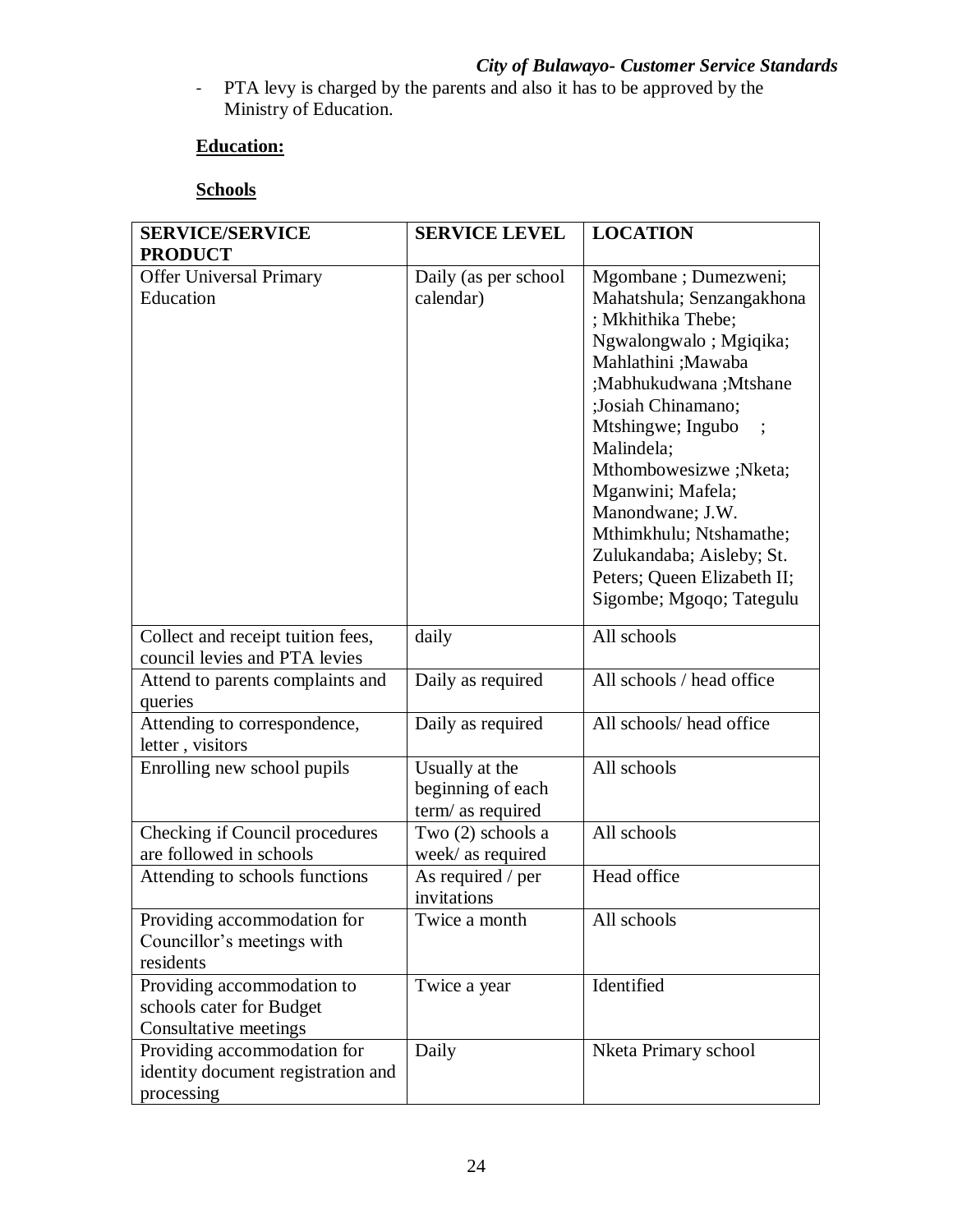## **B. BULAWAYO MUNICIPAL LIBRARY SERVICE**

#### **Levels of Service Available**

Bulawayo Municipal Libraries (BML) thrives to provide affordable information service to all Stakeholders in the City:

- To promote reading culture.
- To provide books and other materials inorder to meet the educational needs for the community.
- Appropriate library resources are provided for primary schools, secondary and tertiary education. Library buildings are strategically positioned just a walking distance.

#### **Free Basic Library Service**

Library subscriptions are affordable to all members of the community such that everybody could access the library information service. Those who do not want to borrow books are allowed to access the library

information free of charge i.e. inside only.

| <b>SERVICE/SERVICE</b><br><b>PRODUCT</b>                 | <b>SERVICE LEVEL</b> | <b>LOCATION</b>    |
|----------------------------------------------------------|----------------------|--------------------|
| Registration of new library<br>members                   | Immediate            | All nine libraries |
| Membership renewal                                       | Immediate            | All nine libraries |
| Purchasing of new books                                  | Three times per year | All nine libraries |
| Provision of internet facility                           | Immediate            | Mzilikazi Library  |
| Serve clients at desk                                    | Daily                | All nine libraries |
| Help researchers                                         | Daily                | All nine libraries |
| Teach basic computer skills to<br>members                | Daily                | All nine libraries |
| Classification of books for the<br>whole service         | Weekly               | Mzilikazi          |
| Catalogue many books for the<br>whole service            | Weekly               | Mzilikazi          |
| Withdraw old and outdated books                          | Once per month       | All nine libraries |
| Educate and train community on<br>how to use the library | Daily                | All nine libraries |

## C. **EARLY CHILDHOOD DEVELOPMENT SERVICE (PRE-SCHOOLS) LEVEL STANDARDS**